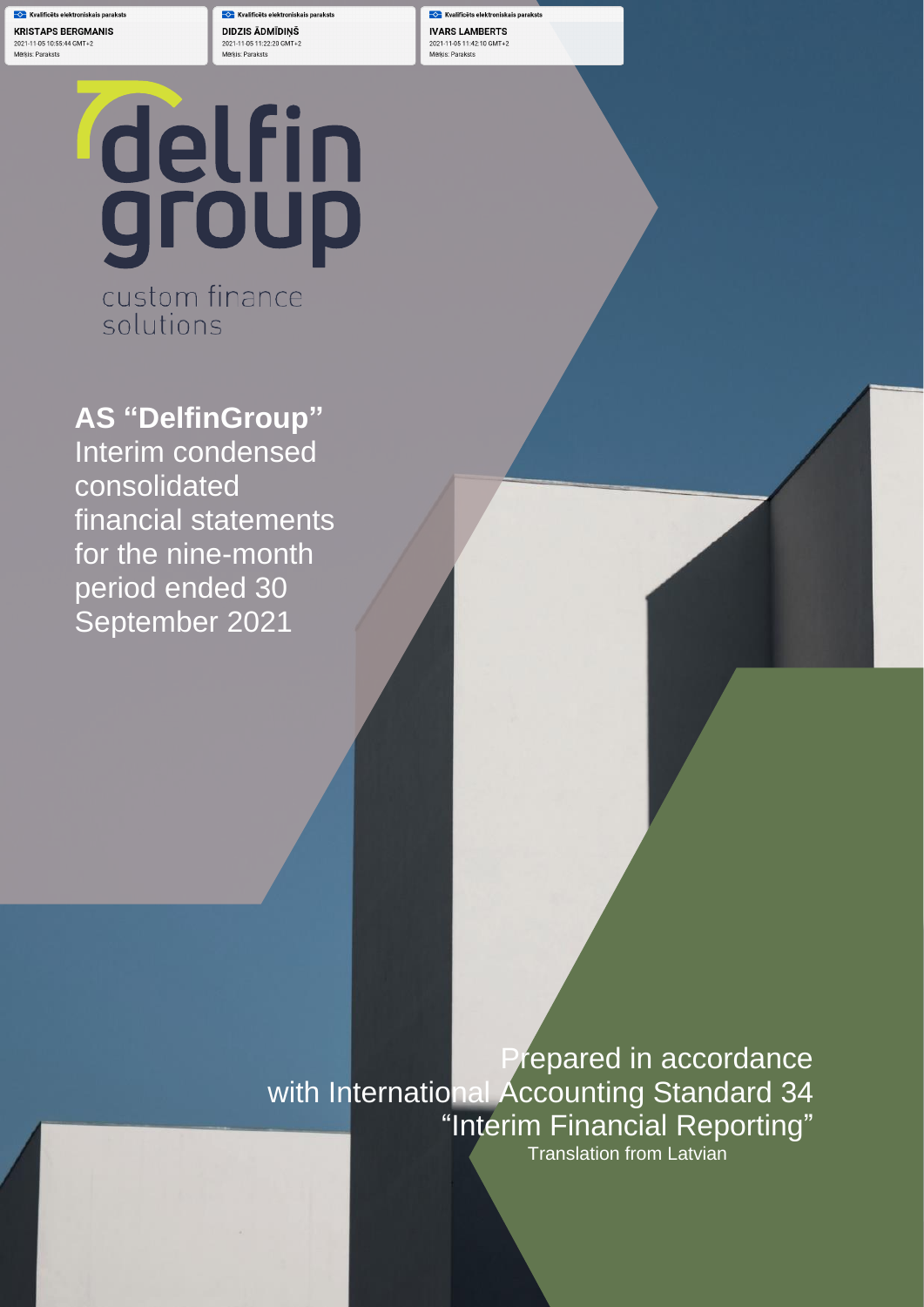# **Table of Contents**

| Information on the Company and subsidiaries |        |
|---------------------------------------------|--------|
| Statement of management's responsibility    | 6      |
| <b>Management report</b>                    |        |
| Interim condensed consolidated Statement of | 10     |
| comprehensive income                        |        |
| Interim condensed consolidated Balance      | 1 – 12 |
| sheet                                       |        |
| Interim condensed consolidated Statement of | 13     |
| changes in equity                           |        |
| Interim condensed consolidated              | 14     |
| <b>Statement of cash flows</b>              |        |
| Notes                                       |        |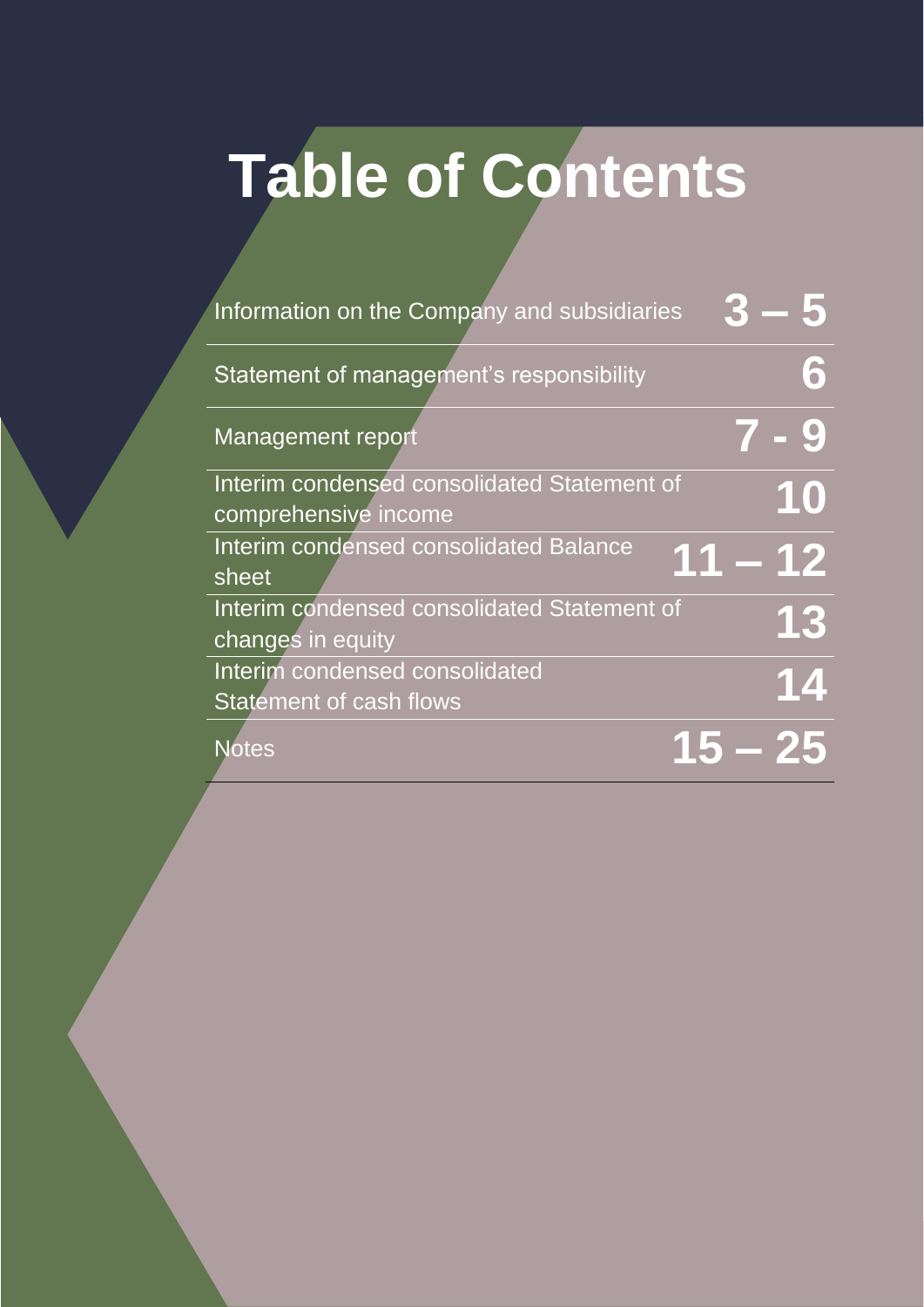# **Information on the Company and Subsidiaries**

| <b>Name of the Company</b>                                            | DelfinGroup                                                                                                                                                                                  |
|-----------------------------------------------------------------------|----------------------------------------------------------------------------------------------------------------------------------------------------------------------------------------------|
| <b>Legal status of the Company</b>                                    | Joint stock company (till 19.01.2021, Limited liability company)                                                                                                                             |
| Number, place and date of registration                                | 40103252854 Commercial Registry<br>Riga, 12 October 2009                                                                                                                                     |
| <b>Operations as classified by NACE</b><br>classification code system | NACE2 64.92 Other credit granting<br>NACE2 64.91 Financial leasing<br>NACE2 47.79 Retail sale of second-hand goods in stores<br>NACE 69.20 Accounting and auditing services, tax consultancy |
| <b>Address</b>                                                        | 50A Skanstes Street,<br>Riga, LV-1013<br>Latvia                                                                                                                                              |
| Names and addresses of shareholders                                   | L24 Finance, SIA<br>$(65.18\%)$<br>50A Skanstes Street, Riga, Latvia                                                                                                                         |
|                                                                       | AE Consulting, SIA<br>$(10.00\%)$ ,<br>50A Skanstes Street, Riga, Latvia                                                                                                                     |
|                                                                       | EC finance, SIA<br>$(21.32\%),$<br>50A Skanstes Street, Riga, Latvia                                                                                                                         |
|                                                                       | Private individuals<br>$(3.5\%)$                                                                                                                                                             |
| <b>Ultimate parent company</b>                                        | EA investments, AS<br>Reg. No. 40103896106<br>50A Skanstes Street, Riga, Latvia                                                                                                              |
| <b>Names and positions of Board</b><br>members                        | Didzis Ādmīdiņš - Chairman of the Board (from 19.01.2021)                                                                                                                                    |
|                                                                       | Kristaps Bergmanis - Member of the Board                                                                                                                                                     |
|                                                                       | Ivars Lamberts - Member of the Board                                                                                                                                                         |
|                                                                       | Agris Evertovskis - Chairman of the Board (from 12.10.2009 till<br>19.01.2021)                                                                                                               |
|                                                                       | Didzis Ādmīdiņš - Member of the Board (from 11.07.2014 till<br>19.01.2021)                                                                                                                   |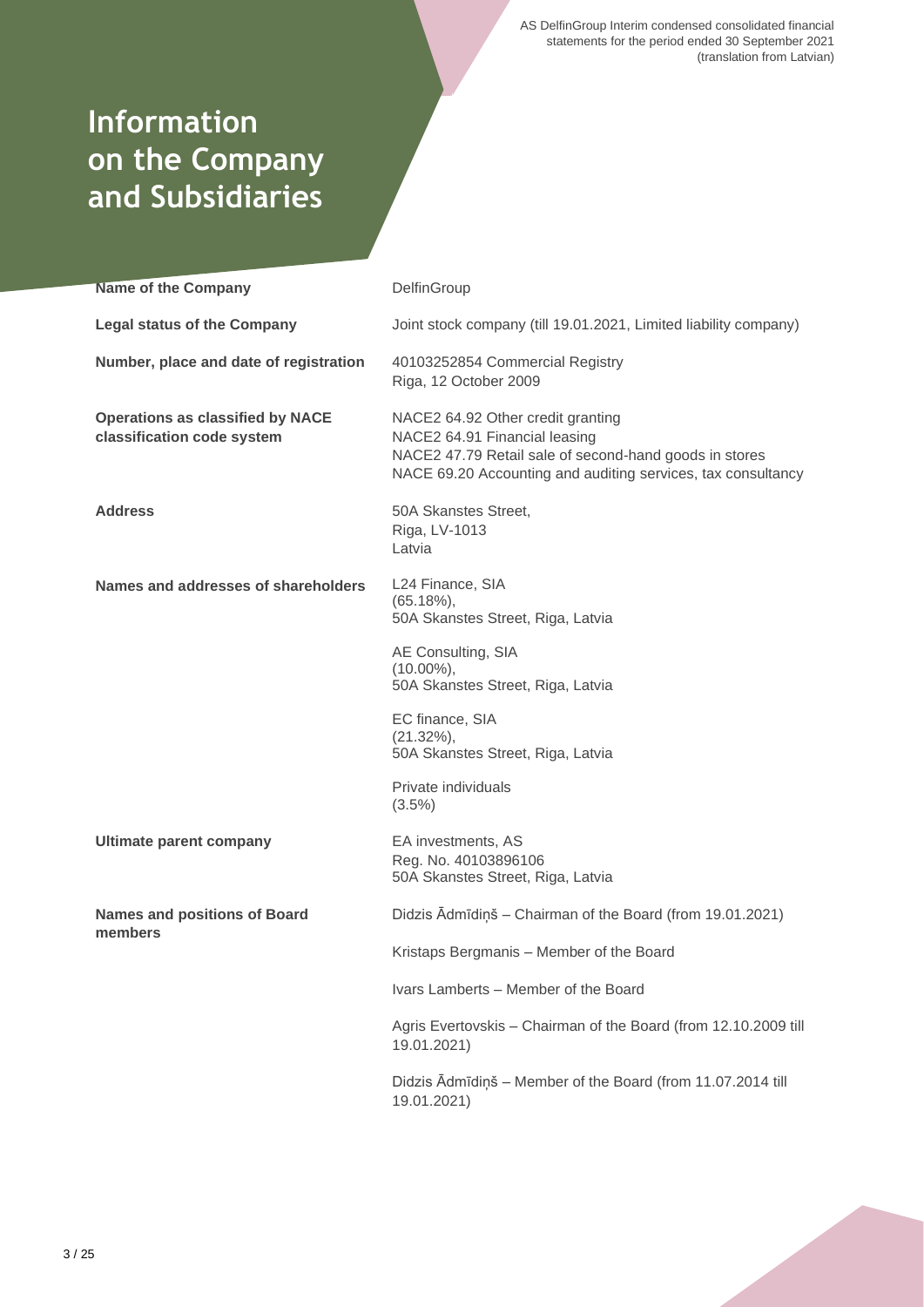| members                                  | Names and positions of Supervisory Board Agris Evertovskis - Chairperson of the Council (from<br>19.01.2021 till 12.04.2021, from 13.04.2021) |
|------------------------------------------|-----------------------------------------------------------------------------------------------------------------------------------------------|
|                                          | Gatis Kokins - Deputy Chairman of the Council (from<br>13.04.2021)                                                                            |
|                                          | Mārtiņš Bičevskis - Member of the Council (from 13.04.2021)                                                                                   |
|                                          | Jānis Pizičs – Member of the Council (from 13.04.2021)                                                                                        |
|                                          | Edgars Volskis - Member of the Council (from 13.04.2021)                                                                                      |
|                                          | Anete Ozolina - Deputy Chairman of the Council (from<br>19.01.2021 till 13.04.2021)                                                           |
|                                          | Uldis Judinskis - Member of the Council (from 19.01.2021 till<br>13.04.2021)                                                                  |
|                                          | Uldis Judinskis - Chairperson of the Council (from 16.05.2019<br>till 19.01.2021)                                                             |
|                                          | Ramona Miglāne - Deputy Chairman of the Council (from<br>16.05.2019 till 19.01.2021)                                                          |
|                                          | Anete Ozolina - Member of the Council (from 16.05.2019 till<br>19.01.2021)                                                                    |
| <b>Responsible person for accounting</b> | Inta Pudāne - Chief accountant                                                                                                                |
| <b>Financial year</b>                    | 1 January 2021 - 30 September 2021                                                                                                            |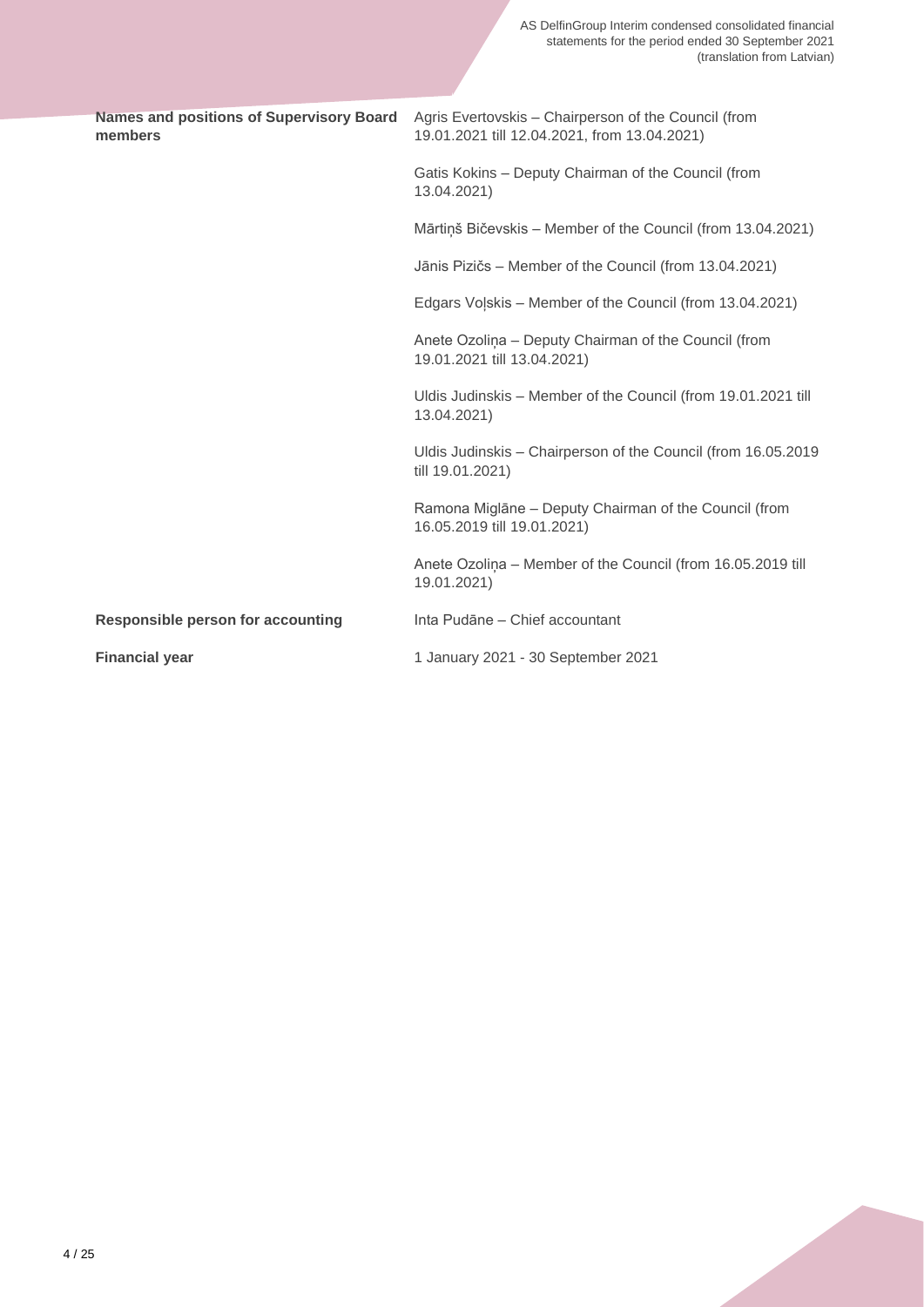# **Information on the Subsidiaries**

| <b>Subsidiary</b>                                                                       | SIA ViziaFinance (parent company interest in subsidiary –<br>$100\%$ |
|-----------------------------------------------------------------------------------------|----------------------------------------------------------------------|
| Date of acquisition of the subsidiary                                                   | 23.02.2015                                                           |
| Number, place and date of registration of the<br>subsidiary                             | 40003040217; Riga, 06 December 1991                                  |
| <b>Address of the subsidiary</b>                                                        | 50A Skanstes Street, Riga, Latvia                                    |
| <b>Operations as classified by NACE</b><br>classification code system of the subsidiary | 64.92 Other financing services                                       |
|                                                                                         |                                                                      |
| <b>Subsidiary</b>                                                                       | SIA REFIN (parent company interest in subsidiary – 100%)             |
| Date of acquisition of the subsidiary                                                   | 03.10.2018                                                           |
| Number, place and date of registration of the<br>subsidiary                             | 40203172517; Riga, 03 October 2018                                   |
| <b>Address of the subsidiary</b>                                                        | 50A Skanstes Street, Riga, Latvia                                    |
| <b>Operations as classified by NACE</b><br>classification code system of the subsidiary | 64.92 Other financing services                                       |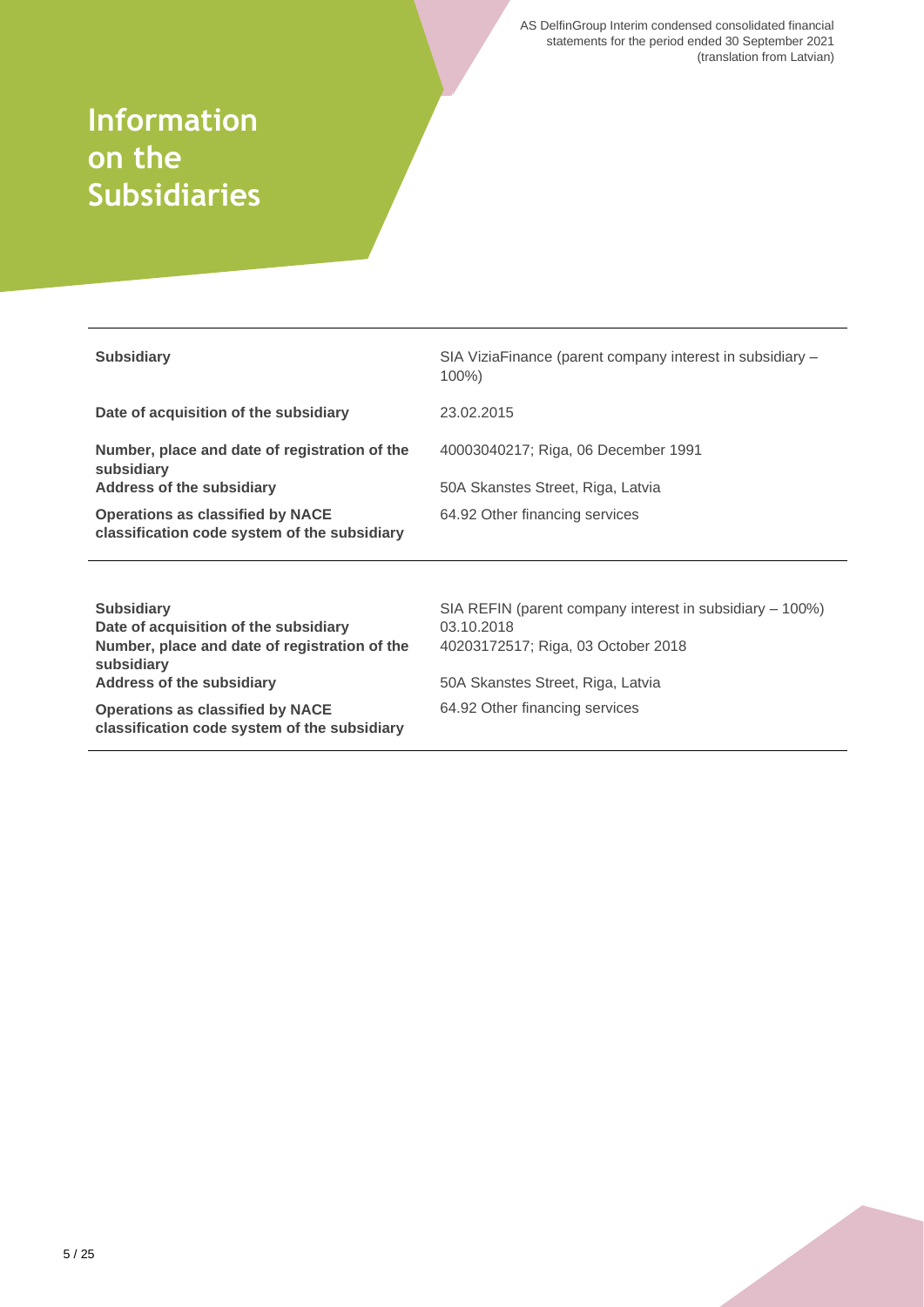# **Statement of management`s responsibility**

The management of AS DelfinGroup group is responsible for the preparation of the Interim condensed consolidated financial statements for the nine-month period ended 30 September 2021 (hereinafter – interim condensed consolidated financial statements).

Based on the information available to the Board of the parent company of the Group, the Interim condensed consolidated financial statements are prepared on the basis of the relevant primary documents and statements in accordance with IAS 34 Interim Financial Reporting and present a true and fair view of the Group's assets, liabilities and financial position as at 30 September 2021 and its financial performance and cash flows for the nine-month period ended 30 September 2021.

The management of the parent company confirms that the accounting policies and management estimates have been applied consistently and appropriately. The management of the parent company confirms that the interim condensed consolidated financial statements have been prepared on the basis of the principles of prudence and going concern.

The management of the parent company confirms that it is responsible for maintaining proper accounting records and for monitoring, controlling and safeguarding the Group's assets. The management of the parent company is responsible for detecting and preventing errors, irregularities and/or deliberate data manipulation. The management of the parent company is responsible for ensuring that the Group operates in compliance with the laws of the Republic of Latvia.

The management report fairly presents the Group's business development and operational performance.

**Didzis Ādmīdiņš** Chairman of the Board **Kristaps Bergmanis** Board Member

**Ivars Lamberts** Board Member

This document is electronically signed with safe electronical signature and contains time stamp.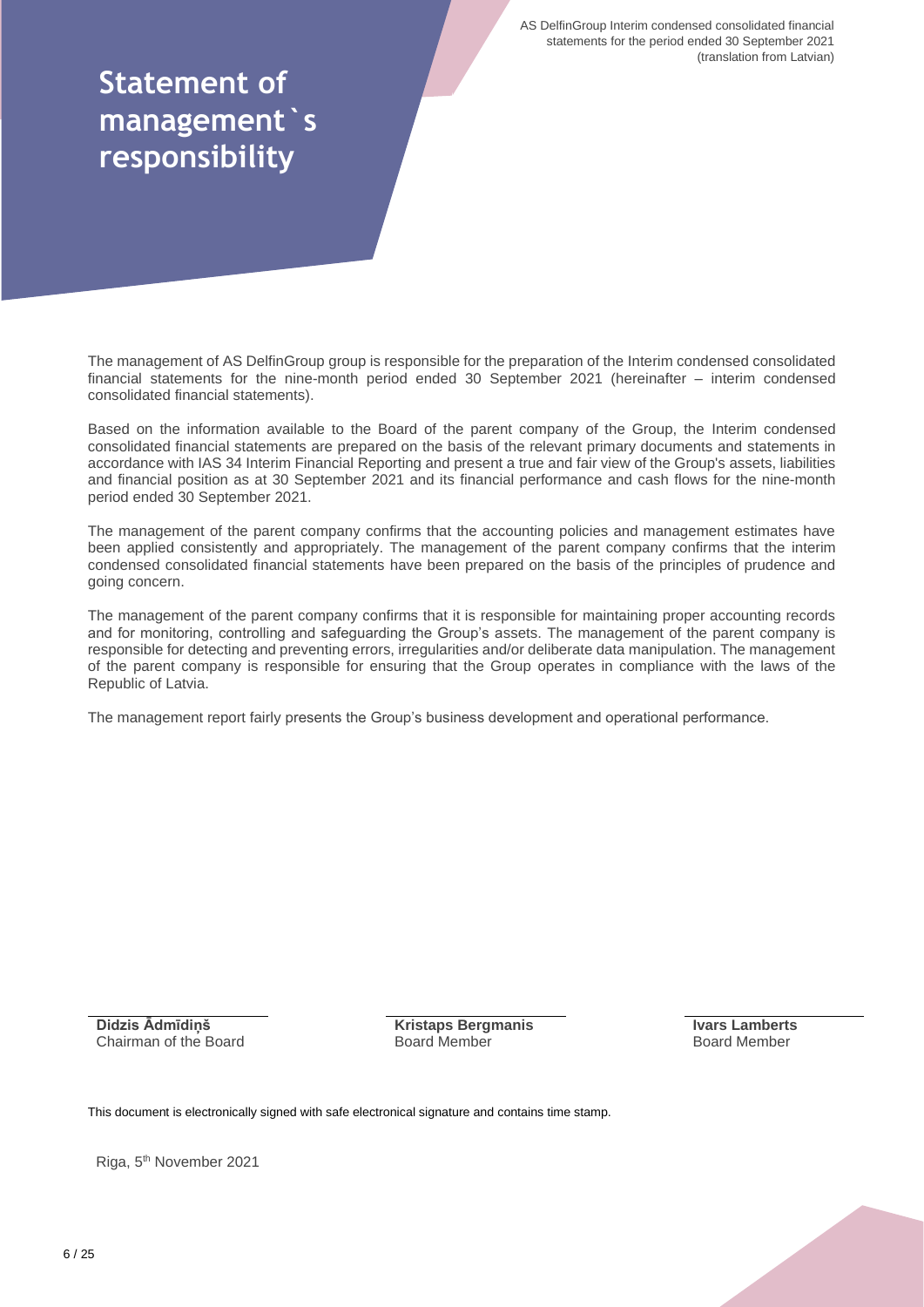# **Management report**

During the first 9 months of 2021 Latvian financial services company AS *DelfinGroup* has increased its revenue to EUR 18.4 million or by 8% year on year. During the period of 9 months, EBIDTA increased by 1% year on year and reached EUR 7 million. Profit before tax has reached 3.5 million euro. During the 3<sup>rd</sup> quarter of 2021 net profit has increased by 24% compared to 2nd quarter of 2021. The increased revenue was mainly facilitated by the growth of activity in consumer lending, pawn shop loans and retail of preowned goods.

In the 3<sup>rd</sup> quarter 2021 AS *DelfinGroup* issued loans in the amount of EUR 15.3 million, which is a 29% increase compared to the previous quarter and is an all-time high for loans issued in a single quarter. The net loan portfolio end of Q3 2021 also reached a record level in the company's history – EUR 38.2 millions, a 12% increase comparing to end of third quarter of 2020. The quality of the consumer loan portfolio has also improved. The proportion of non-performing loans, with payment delays over 90 days, has decreased to 3.6% of the total loan portfolio, which is another all-time best result of the company.

During the third quarter, consumer loan issuance increased by 36% compared to the second quarter. When comparing the nine month period of this year with 2020 consumer loan issuance has grown by 24%. However, due to the restrictions placed on offline servicing, during the first half of this year, pawn loan issuance decreased yearon-year (-18%). This did not have a lasting effect on overall growth, as the pawn loan segment is also gradually recovering and demonstrating a growing trend. When comparing pawn loan issuance during the second and third quarter of 2021, there is an increase of 16%.

In addittion in the 3<sup>rd</sup> quarter 2021 AS *DelfinGroup* signed a contract with AS Moda Kapitāls (the owner of the fourth largest pawn shop network in Latvia) to purchase the Moda pawn shop business by the end of 2021. AS Moda Kapitāls owned 25 pawn shop branches throughout Latvia. Among other things, the contract involves the sale of the AS Moda Kapitāls pawn loan portfolio. The approximate price of the transaction is EUR 950 000, but the precise contractual amount will be determined once the transaction has been completed.

During the reporting period AS *DelfinGroup* has performed significant actions for strengthening its corporate governance. Accordingly, on 3 August 2021, Aldis Umblejs, the new CFO joined the company. On 9 August 2021, the shareholder meeting of AS *DelfinGroup* endorsed the decision to set up the Risk and Audit Committee. Independent members of the Supervisory Board of AS *DelfinGroup*: Edgars Voļskis and Gatis Kokins, as well Supervisory Board member Jānis Pizičs were elected to serve on the Committee for a period of three years. Furthermore, on 9 September 2021, the shareholders' meeting of the Latvian financial services company AS *DelfinGroup* decided to issue up to 450,000 shares as part of a long-term motivation program for the employees of the company.

In the 3rd quarter AS *DelfinGroup* has received the Latvian Corporate Governance award 2021 for implementing sustainable good corporate governance practice in the company in the category of the most successful selection of a supervisory board.

AS *DelfinGroup* issued bonds via private placement in the amount of 5 million euros with an annual coupon interest rate of 9.75%, thus continuing to execute its long-term strategy. Demand for bonds exceeded the issue volume 1.85 times. The proceeds from the bond issue were used to refinance current liabilities, which ensures a reduction in the Company's total financing costs. Additionally, on 9 September 2021 the shareholders supported the possibility to issue new bonds up to EUR 10 million for this year that is related to the planned redemption and refinancing of existing more expensive bonds.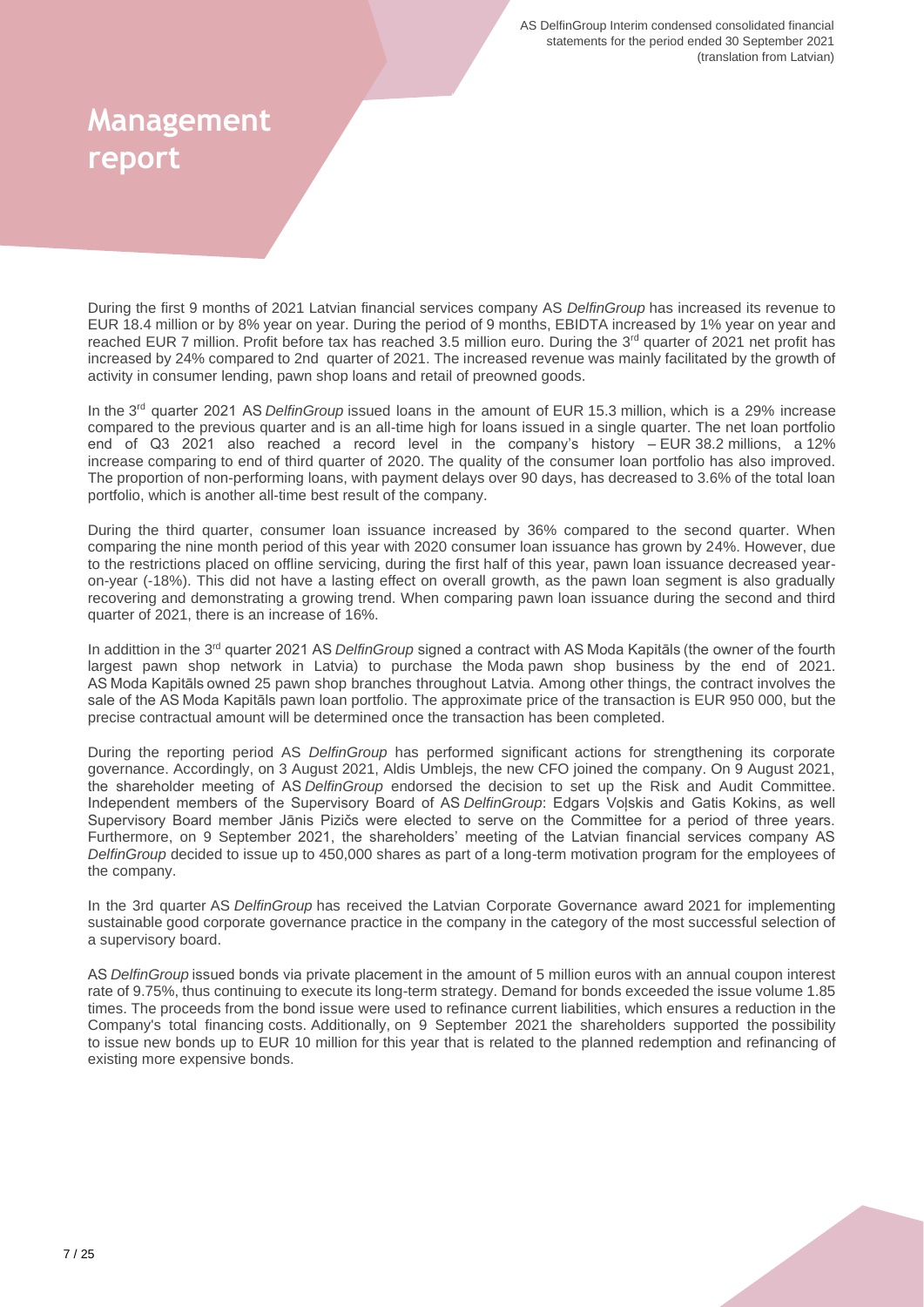## **Management report (CONTINUED)**

In the first nine months of 2021, in accordance with the adopted dividend policy, the company paid dividends in the amount of EUR 3.2 million.

By implementing the business strategy and all planned activities, the following financial results of the Group were achieved in the first nine months of 2021 (profit is compared to the same period of the previous year, balance sheet is compared to the data as at 31.12.2020):

| <b>Position</b>     | EUR, million | Change, % |
|---------------------|--------------|-----------|
| Net loan portfolio  | 38.2         | $+10.1$   |
| Assets              | 47.1         | $+2.4$    |
| Revenue             | 18.4         | $+8.2$    |
| <b>EBITDA</b>       | 7.0          | $+1.2$    |
| Profit before taxes | 3.5          | $-5.0$    |
| Net profit          | 2.7          | $-15.9$   |

And following the Group's key financial figures for the last 5 financial quarters:

| <b>Position</b>                  | 2020 Q3 | 2020 Q4 | 2021 Q1 | 2021 Q2 | 2021 Q3 |
|----------------------------------|---------|---------|---------|---------|---------|
| Total income, EUR million        | 5.8     | 6.7     | 6.0     | 5.9     | 6.5     |
| EBITDA, EUR million              | 2.6     | 2.4     | 2.5     | 2.1     | 2.4     |
| EBITDA margin, %                 | 46%     | 35%     | 42%     | 35%     | 37%     |
| EBIT, EUR million                | 2.4     | 2.0     | 2.3     | 1.8     | 2.1     |
| EBIT margin, %                   | 41%     | 30%     | 38%     | 31%     | 33%     |
| Profit before taxes, EUR million | 1.6     | 1.0     | 1.1     | 1.1     | 1.2     |
| Net profit, EUR million          | 1.1     | 0.7     | 0.8     | 0.8     | 1.0     |
| Net profit margin, %             | 20%     | 11%     | 13%     | 14%     | 16%     |
| ROE (annualised), %              | 50%     | 34%     | 36%     | 38%     | 46%     |
| Current ratio                    | 2.1     | 1.3     | 1.0     | 0.9     | 1.4     |

#### **EBITDA calculation, EUR million:**

|                                               | 2021 Q3 | 2020 Q3 |
|-----------------------------------------------|---------|---------|
| Item                                          |         |         |
| Profit before tax                             | 1.2     | $1.6*$  |
| Interest expenses and similar expenses        | 0.9     | 0.8     |
| Depreciation of fixed assets and amortisation | 0.3     | 0.2     |
| <b>EBITDA, EUR million</b>                    | 2.4     | 2.6     |

\* Profit before tax in Q3 2020 is higher due to a reversal of provisions for doubtful debts created at the beginning of the Covid-19 pandemic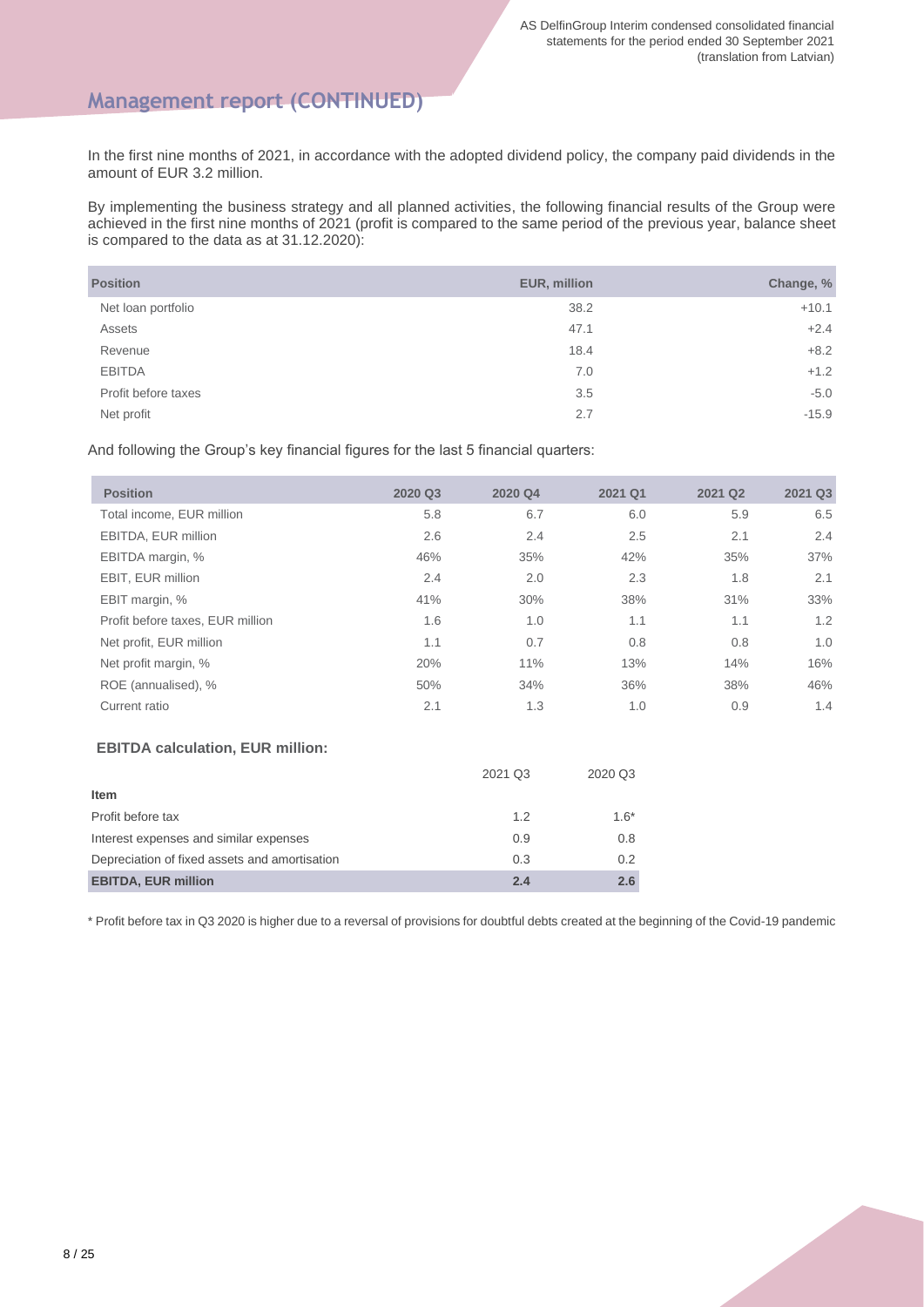## **Management report (CONTINUED)**

As for compliance with the Issue Terms of notes issue ISIN LV0000802213, ISIN LV0000802379, ISIN LV0000802429, and ISIN LV0000850048 the financial covenant computation is as follows:

| Covenant                                                                                                                                                                                                                                             | Value as of 30.09.2021 | <b>Compliance</b> |
|------------------------------------------------------------------------------------------------------------------------------------------------------------------------------------------------------------------------------------------------------|------------------------|-------------------|
| to maintain a Net Debt/Net Equity indicator not exceeding 4 to 1                                                                                                                                                                                     | 3.54                   | yes               |
| total consolidated value of inventories and loans and receivables, plus cash,<br>shall exceed at least 1.15 times the sum of total consolidated secured liabilities                                                                                  | 1.25                   | yes               |
| to maintain consolidated ICR of at least 1.25 times, calculated on the trailing<br>12 month basis                                                                                                                                                    | 2.2                    | yes               |
| to maintain the Net Loan portfolio, plus Cash, net value of outstanding Mintos<br>Debt Security and secured notes balance, at least 1.2 times the outstanding<br>principal amount of all unsecured interest-bearing debt on a consolidated<br>basis. | 1.88                   | yes               |

#### **Branches**

During the period from 1 January 2021 to 30 September 2021, the Group continued to work on branch network efficiency. As at 30 September 2021, the Group had 93 branches in 38 cities in Latvia (31.12.2020 - 89 branches in 38 cities).

#### **Risk management**

The Group is not exposed to foreign exchange rate risk because the basic transaction currency is the Euro. Majority of the funding of the Group consists of fixed coupon rate bonds, so that the Group is not exposed to variable interest rate risk. Accurate application of the prudent strategies chosen has allowed the Group to successfully manage its financial risks, particularly the liquidity and credit risk.

#### **Post balance sheet events**

As at the time of signing these financial statements, there is uncertainty in the country in relation to COVID-19. Even though the length and negative economic impact of the COVID–19 situation cannot be precisely estimated, the Company has made decisions, and will make such in the future, to ensure that the Company's liquidity, cost reduction and portfolio quality is ensured.

During February 2021, AS *DelfinGroup* started the restructuring of three subsidiaries - SIA Banknote commercial properties, SIA Refin and SIA ExpressInkasso. From now on, the functions of these subsidiaries will be performed by the parent company of AS *DelfinGroup*. At the time of signing the interim condensed consolidated financial statements, the reorganization of SIA Banknote commercial properties and SIA ExpressInksso has been completed and the reorganization of SIA Refin is in the final phase.

Except for the aforementioned, there are no subsequent events since the last date of the reporting year, which would have a significant effect on the financial position and performance of the Company as at 30 September 2021.

#### **Distribution of the profit proposed by the Company**

The Company's board recommends the distribution of Q3 2021 profit as dividends in accordance with the Company's dividend policy, which sets the target of 50% quarterly dividend payout.

**Didzis Ādmīdiņš** Chairman of the Board **Kristaps Bergmanis** Board Member

**Ivars Lamberts** Board Member

This document is electronically signed with safe electronical signature and contains time stamp.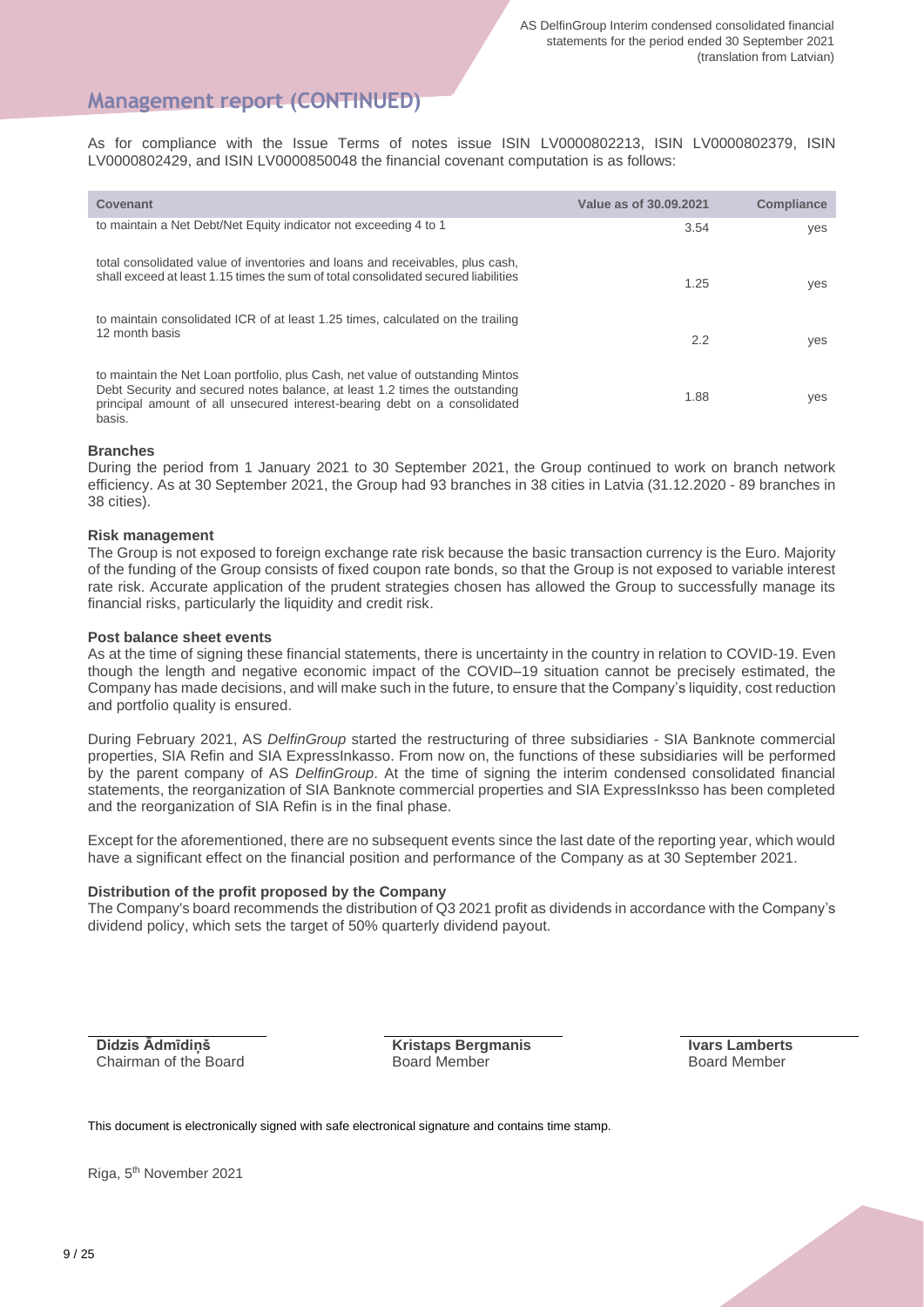## **Interim condensed consolidated Statement of comprehensive income for the nine-month period ended 30 September 2021**

|                                        |              | For 9 months ended 30 |            | For 3 months ended 30 |            |
|----------------------------------------|--------------|-----------------------|------------|-----------------------|------------|
|                                        |              | <b>September</b>      |            | <b>September</b>      |            |
|                                        |              | 2021                  | 2020       | 2021                  | 2020       |
|                                        | <b>Notes</b> | <b>EUR</b>            | <b>EUR</b> | <b>EUR</b>            | <b>EUR</b> |
|                                        |              |                       |            |                       |            |
| Net sales                              | (1)          | 4 0 5 9 5 5 1         | 4 685 763  | 1 368 356             | 1576310    |
| Cost of sales                          | (2)          | (2611406)             | (3169580)  | (848792)              | (992846)   |
| Interest income and similar income     | (3)          | 14 339 594            | 12 318 452 | 5 094 562             | 4 212 158  |
| Interest expenses and similar expenses |              | (2745923)             | (2517724)  | (884797)              | (807449)   |
| Credit loss expenses                   |              | (1883160)             | (994922)   | (932663)              | (215655)   |
| <b>Gross profit</b>                    |              | 11 158 656            | 10 321 989 | 3796666               | 3772518    |
|                                        |              |                       |            |                       |            |
|                                        |              |                       |            |                       |            |
| Selling expenses                       | (4)          | (4292297)             | (3744266)  | (1524280)             | (1247352)  |
| Administrative expenses                | (5)          | (3085572)             | (2495402)  | (1051103)             | (864581)   |
| Other operating income                 |              | 56 300                | 44 595     | 29 0 37               | 15792      |
| Other operating expenses               |              | (356937)              | (472391)   | (23 247)              | (88454)    |
| Profit before corporate income tax     |              | 3 480 150             | 3 654 525  | 1 227 073             | 1 587 923  |
|                                        |              |                       |            |                       |            |
| Income tax expenses                    | (6)          | (824 100)             | (495 299)  | (201091)              | (462 387)  |
|                                        |              |                       |            |                       |            |
| <b>Net profit</b>                      |              | 2656050               | 3 159 226  | 1 025 982             | 1 125 536  |
|                                        |              |                       |            |                       |            |
| Earnings per share                     |              | 0.066                 | $0.079*$   | 0.026                 | $0.028*$   |

\*Earnings per shares for 9 months ended 2020 and for 3 months ended 30 September 2020 have been adjusted retrospectively to account for the share split performed in 2021.

Notes on pages from 15 to 25 are an integral part of these interim condensed consolidated financial statements.

**Didzis Ādmīdiņš** Chairman of the Board **Kristaps Bergmanis** Board Member

**Ivars Lamberts** Board Member

This document is electronically signed with safe electronical signature and contains time stamp.

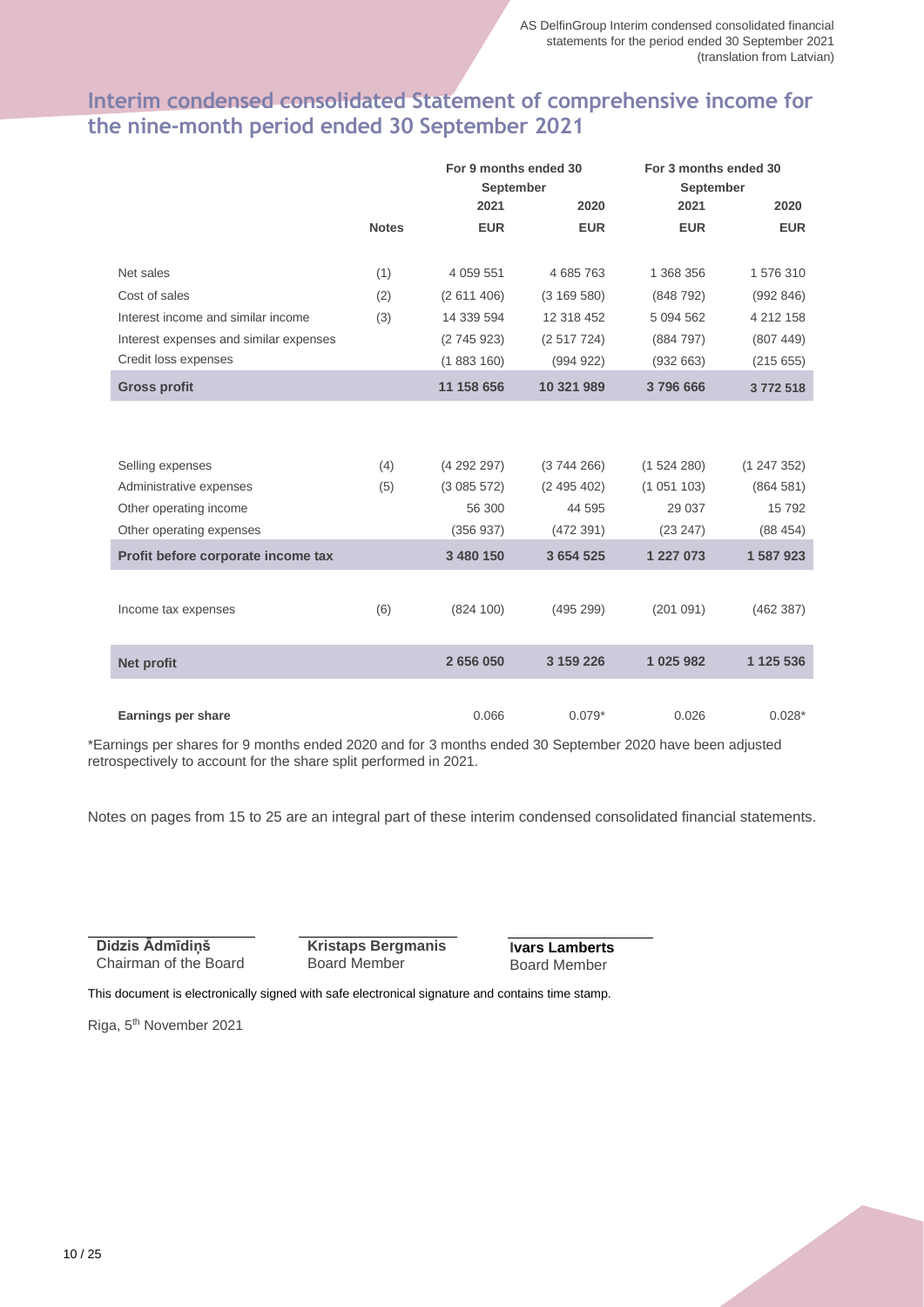# **Interim condensed consolidated Balance sheet as at 30 September 2021**

| <b>Assets</b><br>Non-current assets:<br>Intangible assets:                                                    | <b>Notes</b> | Group<br>30 September 2021<br><b>EUR</b> | Group<br>31 December 2020<br><b>EUR</b> |
|---------------------------------------------------------------------------------------------------------------|--------------|------------------------------------------|-----------------------------------------|
| Concessions, patents, licences, trademarks<br>and similar rights<br>Other intangible assets                   |              | 88 536<br>46 457                         | 124 256<br>54 077                       |
| Goodwill<br>Advances on intangible assets                                                                     |              | 127 616<br>3 605                         | 127 616                                 |
| <b>Total intangible assets:</b>                                                                               |              | 266 214                                  | 305 949                                 |
| <b>Property, plant and equipment:</b><br>Land, buildings, structures and perennials                           |              | 80 595                                   | 85 385                                  |
| Investments in property, plant and equipment<br>Right-of-use assets<br>Other fixtures and fittings, tools and |              | 196 975<br>3 012 772<br>245 467          | 196 607<br>3 194 412<br>248 214         |
| equipment<br>Total property, plant and equipment                                                              |              | 3 535 809                                | 3724618                                 |
| <b>Non-current financial assets:</b><br>Loans and receivables<br>Loans to shareholders and management         | (8)<br>(7)   | 19 459 201                               | 17 711 758<br>474 484                   |
| <b>Total long-term investments:</b>                                                                           |              | 19 459 201                               | 18 186 242                              |
| <b>Total non-current assets:</b>                                                                              |              | 23 261 224                               | 22 216 809                              |
| <b>Current assets:</b><br>Inventories:                                                                        |              |                                          |                                         |
| Finished goods and goods for sale                                                                             |              | 1 797 304                                | 1 534 007                               |
| <b>Total inventories:</b>                                                                                     |              | 1797304                                  | 1 534 007                               |
| Receivables:<br>Loans and receivables<br>Other debtors<br>Deferred expenses                                   | (8)          | 18 723 353<br>438 388<br>307 710         | 16 962 096<br>374 756<br>279 523        |
| <b>Total receivables:</b>                                                                                     |              | 19 469 451                               | 17 616 375                              |
| Cash and cash equivalents                                                                                     |              | 2 540 546                                | 4 591 954                               |
| <b>Total current assets:</b>                                                                                  |              | 23 807 301                               | 23 742 336                              |
| <b>Total assets</b>                                                                                           |              | 47 068 525                               | 45 959 145                              |

Notes on pages from 15 to 25 are an integral part of these interim condensed consolidated financial statements.

**Didzis Ādmīdiņš** Chairman of the Board **Kristaps Bergmanis** Board Member

**Ivars Lamberts** Board Member

This document is electronically signed with safe electronical signature and contains time stamp.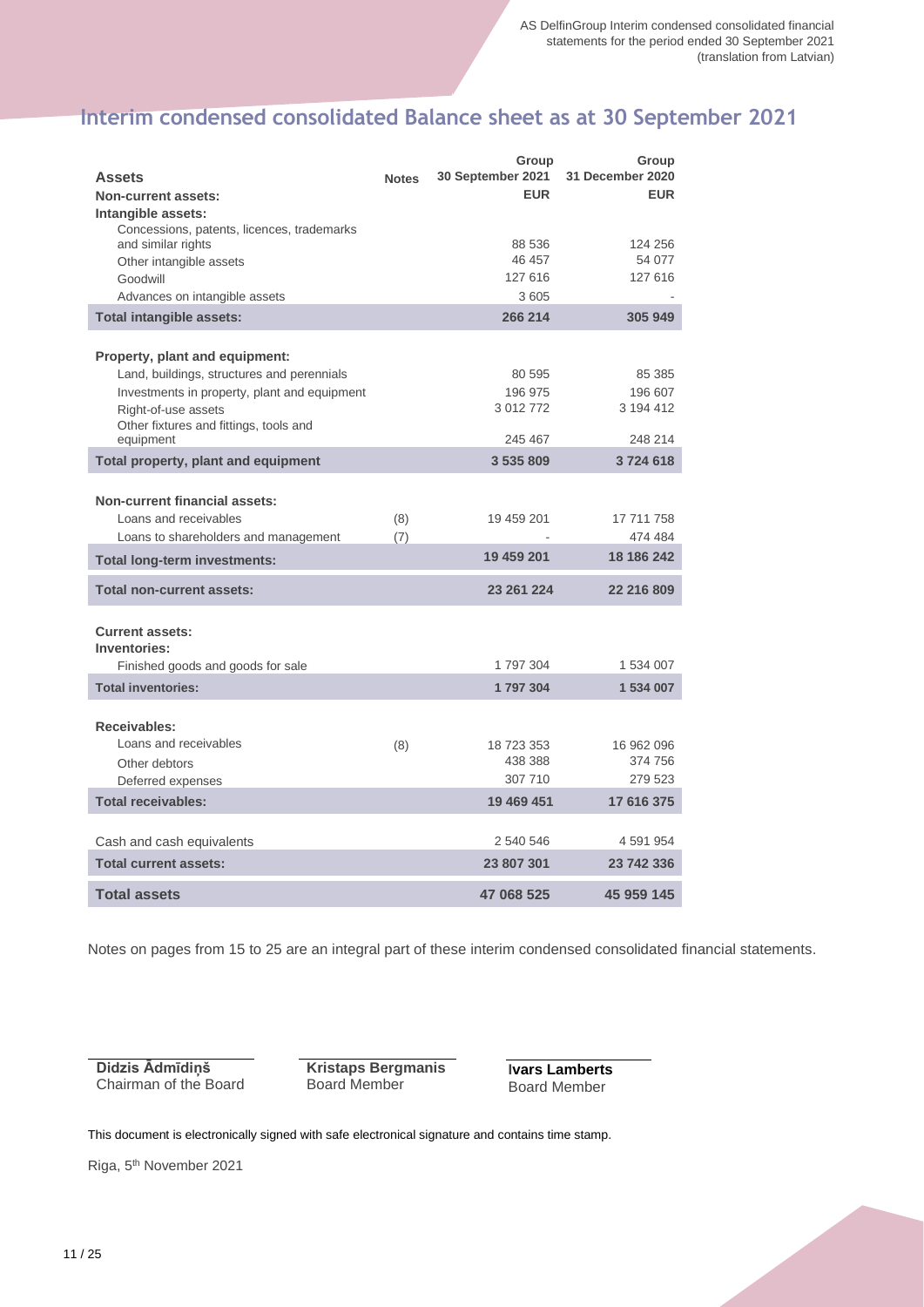# **Interim condensed consolidated Balance sheet as at 30 September 2021**

|                                             |              | Group             | Group            |
|---------------------------------------------|--------------|-------------------|------------------|
| <b>Liabilities and equity</b>               | <b>Notes</b> | 30 September 2021 | 31 December 2020 |
|                                             |              | <b>EUR</b>        | <b>EUR</b>       |
| Equity:<br>Share capital                    | (9)          | 4 000 000         | 4 000 000        |
| Retained earnings                           |              | 2 040 436         | 1 353 992        |
| Profit for the reporting period             |              | 2 656 050         | 3 897 470        |
|                                             |              |                   |                  |
| <b>Total equity:</b>                        |              | 8 696 486         | 9 251 462        |
|                                             |              |                   |                  |
| Creditors:                                  |              |                   |                  |
| Long-term creditors:<br><b>Bonds issued</b> | (10)         | 13 462 616        | 8 441 717        |
| Other borrowings                            | (11)         | 5 144 325         | 6816925          |
| Lease liabilities for right-of-use assets   |              | 2675047           | 2 732 136        |
|                                             |              |                   |                  |
| <b>Total long-term creditors:</b>           |              | 21 281 988        | 17 990 778       |
|                                             |              |                   |                  |
| Short-term creditors:<br>Bonds issued       | (10)         | 4 913 942         | 5 022 652        |
| Other borrowings                            | (11)         | 9768649           | 10 869 932       |
| Lease liabilities for right-of-use assets   |              | 657 211           | 703 715          |
| Trade payables                              |              | 778 658           | 702 933          |
| Taxes and social insurance                  |              | 395 359           | 815 952          |
| <b>Accrued liabilities</b>                  |              | 576 232           | 601 721          |
| <b>Total short-term creditors:</b>          |              | 17 090 051        | 18716905         |
| <b>Total creditors</b>                      |              | 38 372 039        | 36 707 683       |
|                                             |              |                   |                  |
| <b>Total liabilities and equity</b>         |              | 47 068 525        | 45 959 145       |

Notes on pages from 15 to 25 are an integral part of these interim condensed consolidated financial statements.

**Didzis Ādmīdiņš** Chairman of the Board **Kristaps Bergmanis** Board Member

**Ivars Lamberts** Board Member

This document is electronically signed with safe electronical signature and contains time stamp.

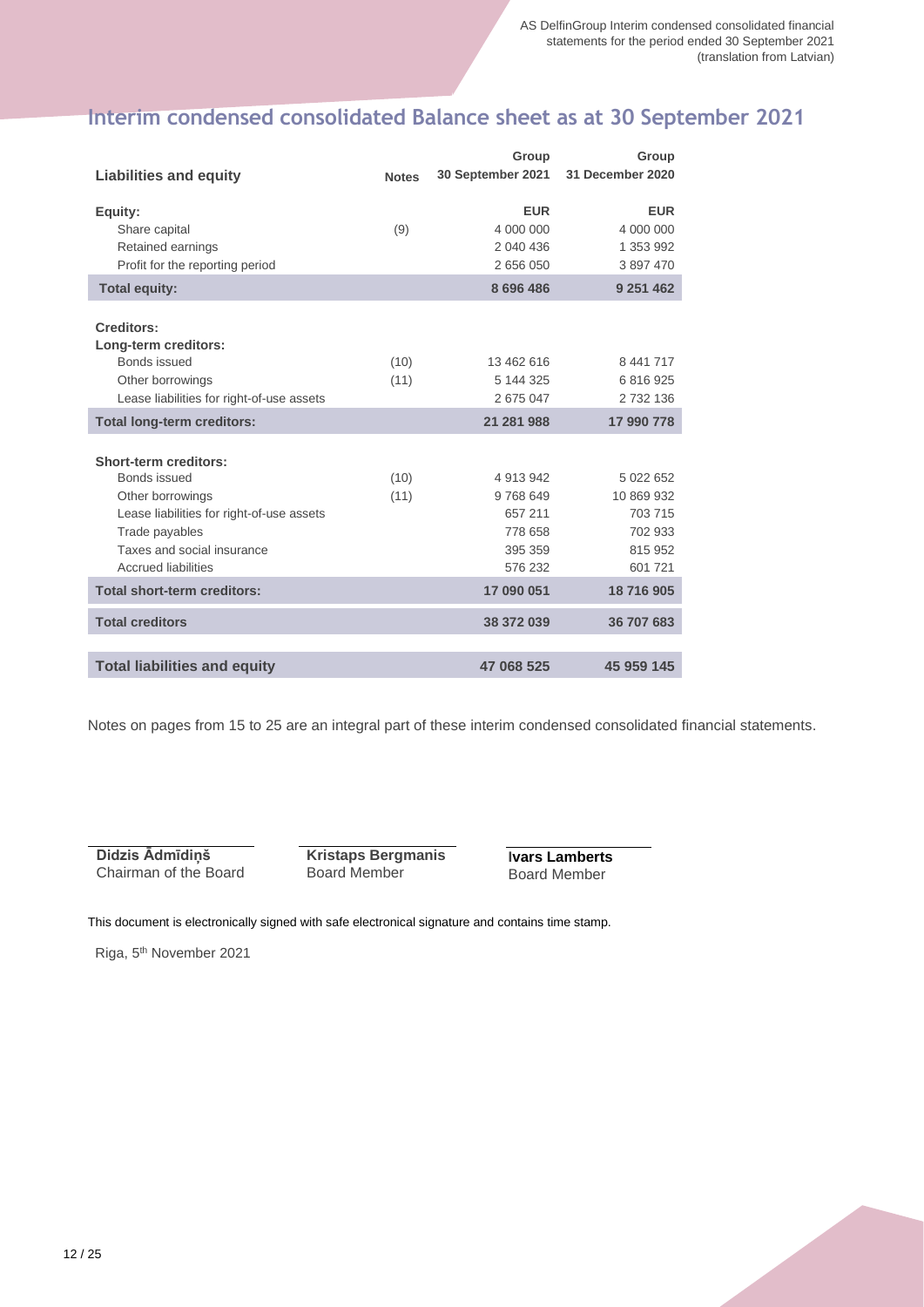# **Interim condensed consolidated Statement of changes in equity for the nine-month period ended 30 September**

|                                                                                                          | Share capital  | <b>Retained earnings</b>              | <b>Profit for the</b><br>reporting period         | Total                 |
|----------------------------------------------------------------------------------------------------------|----------------|---------------------------------------|---------------------------------------------------|-----------------------|
|                                                                                                          | <b>EUR</b>     | <b>EUR</b>                            | <b>EUR</b>                                        | <b>EUR</b>            |
| As at 01 January 2020                                                                                    | 1 500 000      | 2 954 156                             | 3 913 336                                         | 8 3 6 7 4 9 2         |
| Dividends paid<br>Share capital transfer<br>Retained earnings subsidiary<br>inclusion<br>Profit transfer | 2 500 000<br>٠ | (2 000 000)<br>(2500000)<br>3 913 336 | $\overline{\phantom{a}}$<br>(13 500)<br>(3913336) | (2000000)<br>(13 500) |
| Profit for the reporting period                                                                          |                |                                       | 3 159 226                                         | 3 159 226             |
| As at 30 September 2020                                                                                  | 4 000 000      | 2 367 492                             | 3 145 726                                         | 9 513 218             |
|                                                                                                          |                |                                       |                                                   |                       |
| As at 01 January 2021                                                                                    | 4 000 000      | 1 367 492                             | 3 883 970                                         | 9 251 462             |
| Dividonde noid                                                                                           |                | (0.011000)                            |                                                   | (0.011000)            |

| As at 30 September 2021         | 4 000 000                | 2 040 436 | 2 656 050                | 8 696 486 |
|---------------------------------|--------------------------|-----------|--------------------------|-----------|
| Profit for the reporting period | $\overline{\phantom{a}}$ | ۰         | 2 656 050                | 2 656 050 |
| Profit transfer                 | $\overline{\phantom{a}}$ | 3 897 470 | (3897470)                |           |
| Subsidiary                      |                          | (13, 500) | 13 500                   | ۰         |
| Liquidation of                  |                          |           |                          |           |
| Dividends paid                  |                          | (3211026) | $\overline{\phantom{a}}$ | (3211026) |

Notes on pages from 15 to 25 are an integral part of these interim condensed consolidated financial statements.

**Didzis Ādmīdiņš** Chairman of the Board **Kristaps Bergmanis** Board Member

**Ivars Lamberts** Board Member

This document is electronically signed with safe electronical signature and contains time stamp.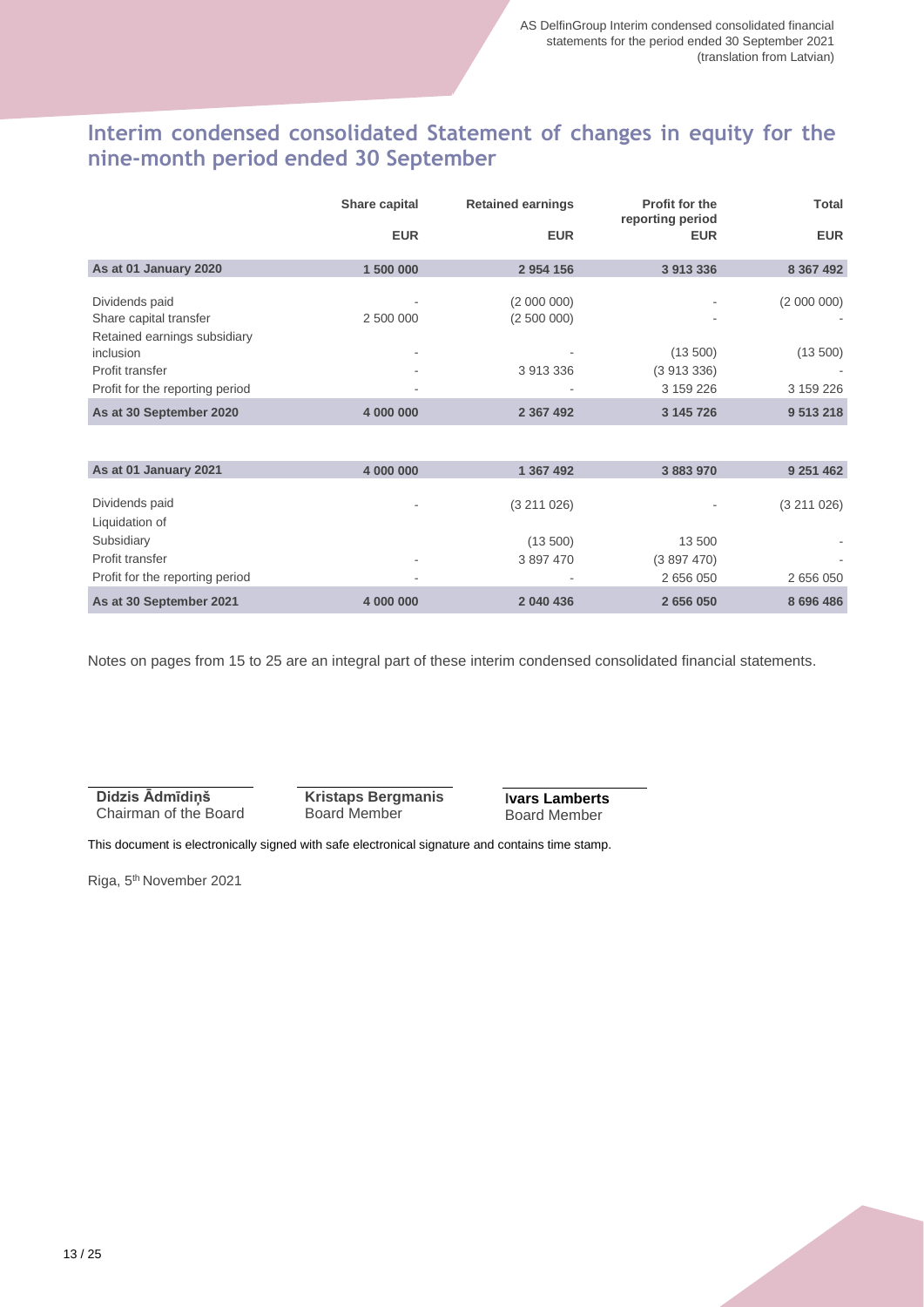## **Interim condensed consolidated statement of cash flows for the ninemonth period ended 30 September 2021**

|                                                                    | For 9 months<br>ended 30 September | For 9 months<br>ended 30 September |
|--------------------------------------------------------------------|------------------------------------|------------------------------------|
|                                                                    | 2021                               | 2020                               |
|                                                                    | <b>EUR</b>                         | <b>EUR</b>                         |
|                                                                    |                                    |                                    |
| Cash flow from operating activities                                |                                    |                                    |
| Profit before corporate income tax                                 | 3 480 150                          | 3 654 525                          |
| Adjustments for:                                                   |                                    |                                    |
| a) depreciation of fixed assets and amortisation of intangible     |                                    |                                    |
| assets                                                             | 190 106                            | 203 838                            |
| b) depreciation of right-of-use assets                             | 588 661                            | 548 150                            |
| c) accruals and provisions (except for bad debts)                  | 1883 160                           | 1 090 686                          |
| d) cessation results                                               | 237 384                            | 325 060                            |
| e) accrued interest income                                         | (172447)                           | 36 347                             |
| f) accrued interest expenses                                       | (219 438)                          | (341 238)                          |
| g) other adjustments                                               |                                    | (13 500)                           |
| Profit before adjustments of working capital and short-term        |                                    |                                    |
| <b>liabilities</b>                                                 | 5987576                            | 5 503 868                          |
| Adjustments for:                                                   |                                    |                                    |
| a) Decrease / (increase) on loans and receivables and other        |                                    |                                    |
| debtors                                                            | (5312062)                          | (4049875)                          |
| b) Decrease / (increase) on inventories                            | (263 297)                          | (389 451)                          |
| c) (Decrease) / increase on trade payable and accrued liabilities  | (820 772)                          | 625 880                            |
| Gross cash flow from operating activities                          | (408555)                           | 1 690 422                          |
| Corporate income tax payments                                      | (754 536)                          | (349957)                           |
| Net cash flow from operating activities                            | (1163091)                          | 1 340 465                          |
|                                                                    |                                    |                                    |
| Cash flow from investing activities                                |                                    |                                    |
| Acquisition of fixed assets, intangibles                           | (142372)                           | (298 379)                          |
| Loans issued (other than core business of the Company)             | (98 880)                           | (87300)                            |
| Loans repaid (other than core business of the Company)             | 573 364                            | 1 394 983                          |
| Net cash flow from investing activities                            | 332 112                            | 1 009 304                          |
| Cash flow from financing activities                                |                                    |                                    |
| Loans received                                                     | 13 081 355                         | 5970911                            |
| Loans repaid                                                       | (15974758)                         | (10675435)                         |
| Bonds issued                                                       | 5 114 000                          | 7750000                            |
| Redemption of bonds                                                | (230 000)                          | (2 096 500)                        |
| Dividends paid                                                     | (3211026)                          | (2 000 000)                        |
| Net cash flow from financing activities                            | (1 220 429)                        | (1051024)                          |
| Net cash flow of the reporting period                              | (2 051 408)                        | 1 298 745                          |
| Cash and cash equivalents at the beginning of the reporting period | 4 591 954                          | 1 135 644                          |
| Cash and cash equivalents at the end of the reporting period       | 2 540 546                          | 2 434 389                          |

Notes on pages from 15 to 25 are an integral part of these interim condensed consolidated financial statements.

**Didzis Ādmīdiņš** Chairman of the Board **Kristaps Bergmanis** Board Member

**Ivars Lamberts** Board Member

This document is electronically signed with safe electronical signature and contains time stamp.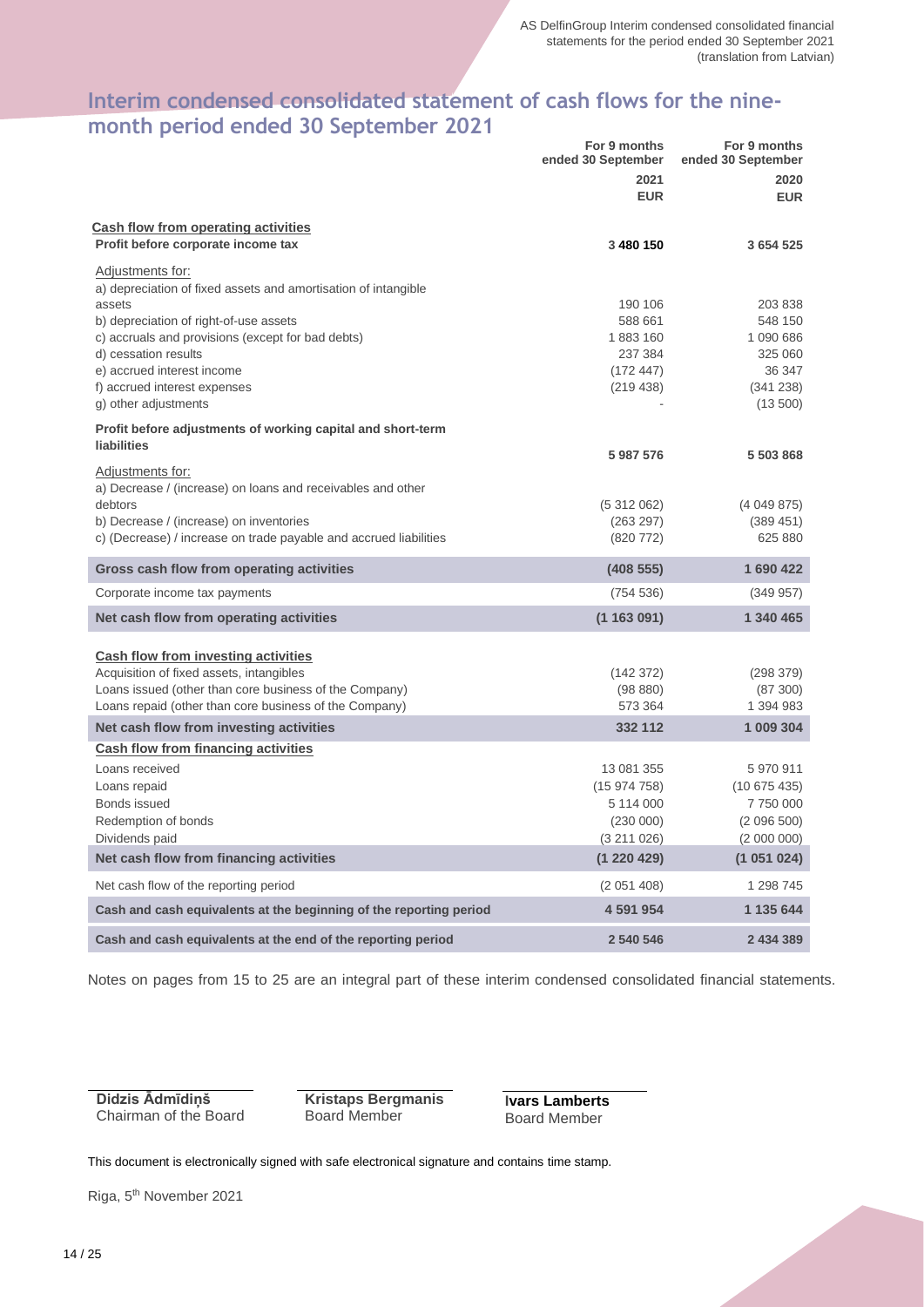#### **Notes**

#### **Accounting policies**

#### **Basis of preparation**

These financial statements have been prepared based on the accounting policies and measurement principles as set out below.

The interim condensed consolidated financial statements for the nine months ended 30 September 2021 have been prepared in accordance with IAS 34 Interim Financial Reporting. The Group has prepared the financial statements on the basis that it will continue to operate as a going concern. The Management considers that there are no material uncertainties that may cast significant doubt over this assumption. They have formed a judgement that there is a reasonable expectation that the Group has adequate resources to continue in operational existence for the foreseeable future, and not less than 12 months from the end of the reporting period.

The interim condensed consolidated financial statements do not include all the information and disclosures required in the annual financial statements, and should be read in conjunction with the Group's annual consolidated financial statements as at 31 December 2020.

These interim condensed consolidated financial statements are prepared and disclosed on a consolidated basis. The following subsidiaries are included in the consolidation: SIA ViziaFinance (100%), of the subsidiary SIA REFIN (100%) for the period ended 30 September 2021.

The former subsidiary SIA Banknote commercial properties (100%) has been liquidated on 21 June 2021. The assets of the SIA Banknote commercial properties were transferred to AS DelfinGroup as liquidation quota. The former subsidiary SIA ExpressInkasso (100%) has been liquidated on 09 September 2021 (excluded from the Enterprise register on 14 October 2021). The assets of the SIA ExpressInkasso were transferred to AS DelfinGroup as liquidation quota.

The subsidiary SIA REFIN (100%) have been in the process of liquidation since 23 Feb 2021.

#### **Changes in significant accounting policies, reclassification and correction of errors**

#### New standards, interpretations and amendments adopted by the Group

The accounting policies adopted in the preparation of the interim condensed consolidated financial statements are consistent with those followed in the preparation of the Group's annual consolidated financial statements for the year ended 31 December 2020, except for the adoption of new standards effective as of 1 January 2021. The Group has not early adopted any standard, interpretation or amendment that has been issued but is not yet effective. Several amendments apply for the first time in 2021, but do not have an impact on the interim condensed consolidated financial statements of the Group.

These Standards do not have a material effect on the Group's financial statements.

#### *Interest Rate Benchmark Reform – Phase 2: Amendments to IFRS 9, IAS 39, IFRS 7, IFRS 4 and IFRS 16*

The amendments provide temporary reliefs, which address the financial reporting effects when an interbank offered rate (IBOR) is replaced with an alternative nearly risk-free interest rate (RFR). The amendments include the following practical expedients:

• A practical expedient to require contractual changes, or changes to cash flows that are directly required by the reform, to be treated as changes to a floating interest rate, equivalent to a movement in a market rate of interest;

• Permit changes required by IBOR reform to be made to hedge designations and hedge documentation without the hedging relationship being discontinued;

• Provide temporary relief to entities from having to meet the separately identifiable requirement when an RFR instrument is designated as a hedge of a risk component.

These amendments had no impact on the interim condensed consolidated financial statements of the Group. The Group intends to use the practical expedients in future periods if they become applicable.

#### Reclassifications and correction of errors

- (a) In these interim condensed consolidated financial statements, the Group have changed the presentation of Credit loss expenses. For the 9 months ended 30 September credit losses expenses were presented within Selling expenses. For the 9 months ended 30 September, for the better presentation of financial information, the Group reclassified Credit loss expenses from selling expenses to the separate item in the Statement of profit or loss.
- (b) For the 9 months ended 30 September, the Group have changed the presentation of Losses on cessions. For the 9 months ended 30 September, it was presented within Interest expenses and similar expenses. Moreover, the effect from the reversal of the allowance on expected credit losses (ECL) for cessioned loans was presented under Selling expenses. For the 9 months ended 30 September, for the better presentation of financial information, the Group reclassified Losses on cessions to Other operating expenses, including the effect from the reversal of the ECL allowance.
- (c) For the 9 months ended 30 September, the part of credit loss expenses was included within Interest income. To comply with the presentation requirements of IFRS 9, the Group reclassified the abovementioned amount from Interest income and similar income to Credit loss expenses.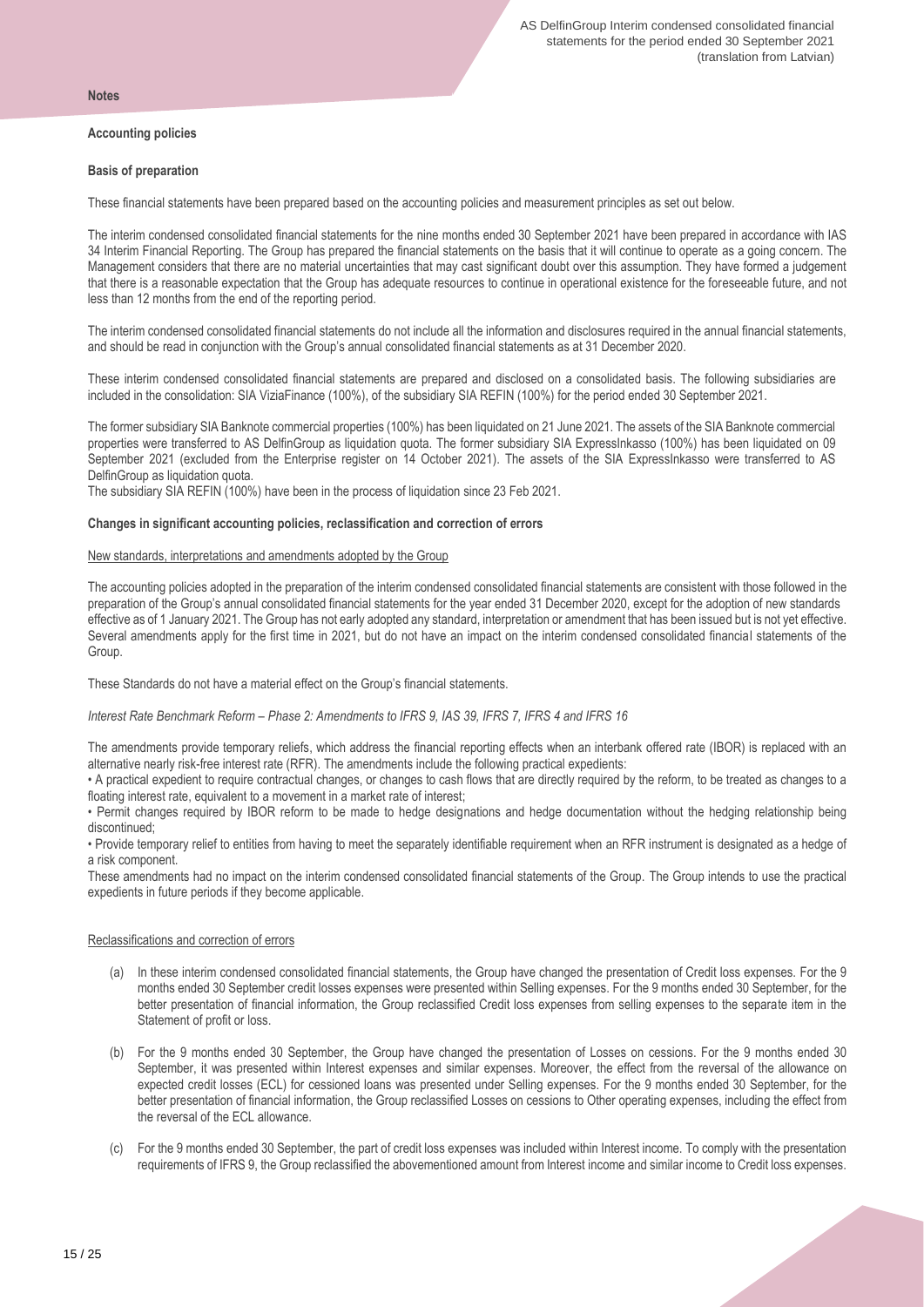#### **Notes** (continued)

#### **Reclassification and correction of errors** (continued)

The effect of changes on the interim condensed consolidated statement of comprehensive income of the Group for 9 months ended 30 September is provided below.

|                                             | <b>Previously recorded</b> |            |                                   | <b>Adjusted</b> |
|---------------------------------------------|----------------------------|------------|-----------------------------------|-----------------|
|                                             | Reference                  | amounts    | <b>Effect of reclassification</b> | data            |
| Interest income and similar income          | (c)                        | 12 030 081 | 288 371                           | 12 318 452      |
| Interest expenses and similar expenses      | (b)                        | (3075938)  | 558 214                           | (2517724)       |
| Credit loss expenses                        | (a), (b), (c)              |            | (994922)                          | (994922)        |
| Selling expenses                            | (a)                        | (4217663)  | 473 397                           | (3744266)       |
| Other operating expenses                    | (b)                        | (147 331)  | (325060)                          | (472391)        |
| <b>Total in Statement of profit or loss</b> |                            | 4 589 149  |                                   | 4 589 149       |

The effect of changes on the interim condensed consolidated statement of comprehensive income of the Group for 3 months ended 30 September is provided below.

|                                             | <b>Previously recorded</b> |           |                                   | <b>Adjusted</b> |
|---------------------------------------------|----------------------------|-----------|-----------------------------------|-----------------|
|                                             | <b>Reference</b>           | amounts   | <b>Effect of reclassification</b> | data            |
| Interest income and similar income          | (c)                        | 4 212 158 |                                   | 4 212 158       |
| Interest expenses and similar expenses      | (b)                        | (852 424) | 44 975                            | (807449)        |
| Credit loss expenses                        | (a), (b), (c)              |           | (215655)                          | (215655)        |
| Selling expenses                            | (a)                        | (1458222) | 210 870                           | (1247352)       |
| Other operating expenses                    | (b)                        | (48264)   | (40190)                           | (88454)         |
| <b>Total in Statement of profit or loss</b> |                            | 1853248   |                                   | 1853248         |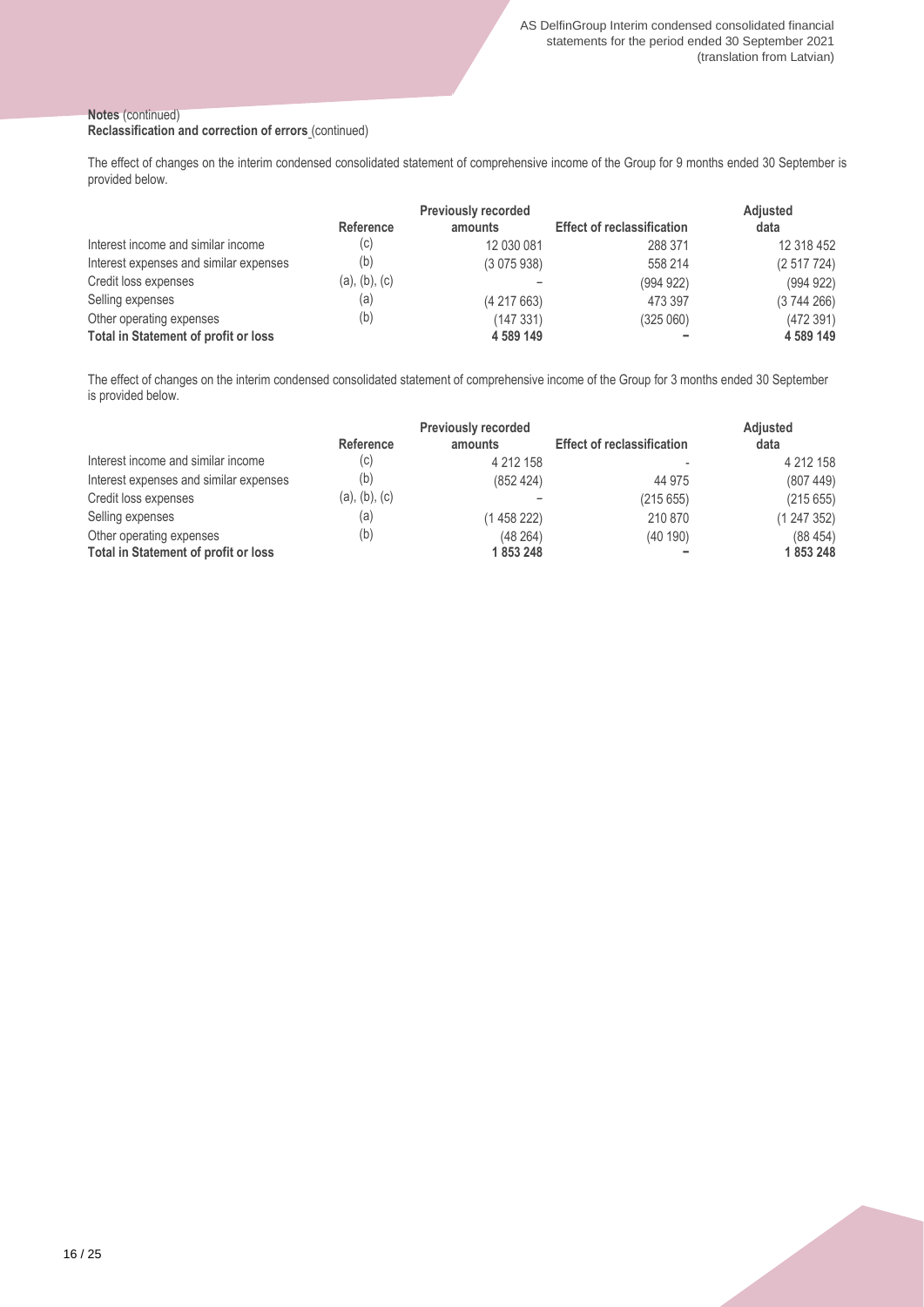**Notes** (continued)

#### **(1) Net sales**

**Net revenue by type of revenue**

|                                                         | For 9 months ended 30<br>September |            | For 3 months ended 30<br>September |            |      |
|---------------------------------------------------------|------------------------------------|------------|------------------------------------|------------|------|
|                                                         | 2021                               | 2020       | 2021                               |            | 2020 |
|                                                         | <b>EUR</b>                         | <b>EUR</b> | <b>EUR</b>                         | <b>EUR</b> |      |
| Income from sales of goods                              | 3 107 338                          | 2773609    | 1 131 707                          | 1 038 723  |      |
| Income from sales of precious metals                    | 508 167                            | 1 293 045  | 82 625                             | 296 545    |      |
| Other income, loan and mortgage realisation and storage |                                    |            |                                    |            |      |
| commission                                              | 444 046                            | 619 109    | 154 024                            | 241 042    |      |
|                                                         | 4 0 59 5 51                        | 4 685 763  | 1 368 356                          | 1 576 310  |      |

All net sales are generated in Latvia.

#### **(2) Cost of sales**

|                                  |                    | For 9 months ended 30<br>September |                    | For 3 months ended 30<br>September |  |
|----------------------------------|--------------------|------------------------------------|--------------------|------------------------------------|--|
|                                  | 2021<br><b>EUR</b> | 2020<br><b>EUR</b>                 | 2021<br><b>EUR</b> | 2020<br><b>EUR</b>                 |  |
| Cost of sales of goods           | 2 103 239          | 1910603                            | 766 166            | 700 361                            |  |
| Cost of sales of precious metals | 508 167            | 1258977                            | 82 626             | 292 485                            |  |
|                                  | 2 611 406          | 3 169 580                          | 848792             | 992 846                            |  |

#### **(3) Interest income and similar income**

|                                                            | For 9 months ended 30<br>September |            | For 3 months ended 30<br>September |               |
|------------------------------------------------------------|------------------------------------|------------|------------------------------------|---------------|
|                                                            | 2021                               | 2020       | 2021                               | 2020          |
|                                                            | <b>EUR</b>                         | <b>EUR</b> | <b>EUR</b>                         | <b>EUR</b>    |
| Interest revenue calculated using effective interest rate: |                                    |            |                                    |               |
| Interest income on unsecured loans                         | 10 932 858                         | 8 850 804  | 3 637 957                          | 3 0 5 2 0 7 4 |
| Interest income on secured loans                           | 3 402 229                          | 3465276    | 1456259                            | 1 159 068     |
| Interest income on loans to vehicle pledges                | 4 507                              | 2 3 7 2    | 346                                | 1016          |
|                                                            | 14 339 594                         | 12 318 452 | 5 0 9 4 5 6 2                      | 4 212 158     |

#### **(4) Selling expenses**

|                                                      | For 9 months ended 30<br>September |            | For 3 months ended 30<br>September |            |
|------------------------------------------------------|------------------------------------|------------|------------------------------------|------------|
|                                                      | 2021                               | 2020       | 2021                               | 2020       |
|                                                      | <b>EUR</b>                         | <b>EUR</b> | <b>EUR</b>                         | <b>EUR</b> |
| Salary expenses                                      | 1867150                            | 1733887    | 682 962                            | 619 939    |
| Depreciation of right-of-use assets - premises       | 487 825                            | 496 981    | 162782                             | 160 216    |
| Advertising                                          | 483 426                            | 304 569    | 162 875                            | 132 158    |
| Social insurance                                     | 438 180                            | 415 576    | 160 349                            | 148 599    |
| Non-deductible VAT                                   | 247 408                            | 158 944    | 97 4 24                            | 60 229     |
| Utilities expenses                                   | 199 423                            | 151 003    | 81 832                             | 524        |
| Maintenance expenses                                 | 194 928                            | 146 311    | 64 757                             | 12 090     |
| Depreciation of fixed assets                         | 190 106                            | 203 838    | 59 166                             | 79 161     |
| Other expenses                                       | 91 880                             | 92 375     | 40 820                             | 44 857     |
| Transportation expenses                              | 66 739                             | 53 988     | 25 9 9 9                           | 11 449     |
| Depreciation of right-of-use assets - motor vehicles | 23 255                             | 5 5 6 1    | 7 111                              | 1437       |
| Provisions for unused annual leave                   | 1977                               | (18767)    | (21 797)                           | (23 307)   |
|                                                      | 4 292 297                          | 3744266    | 1 524 280                          | 1 247 352  |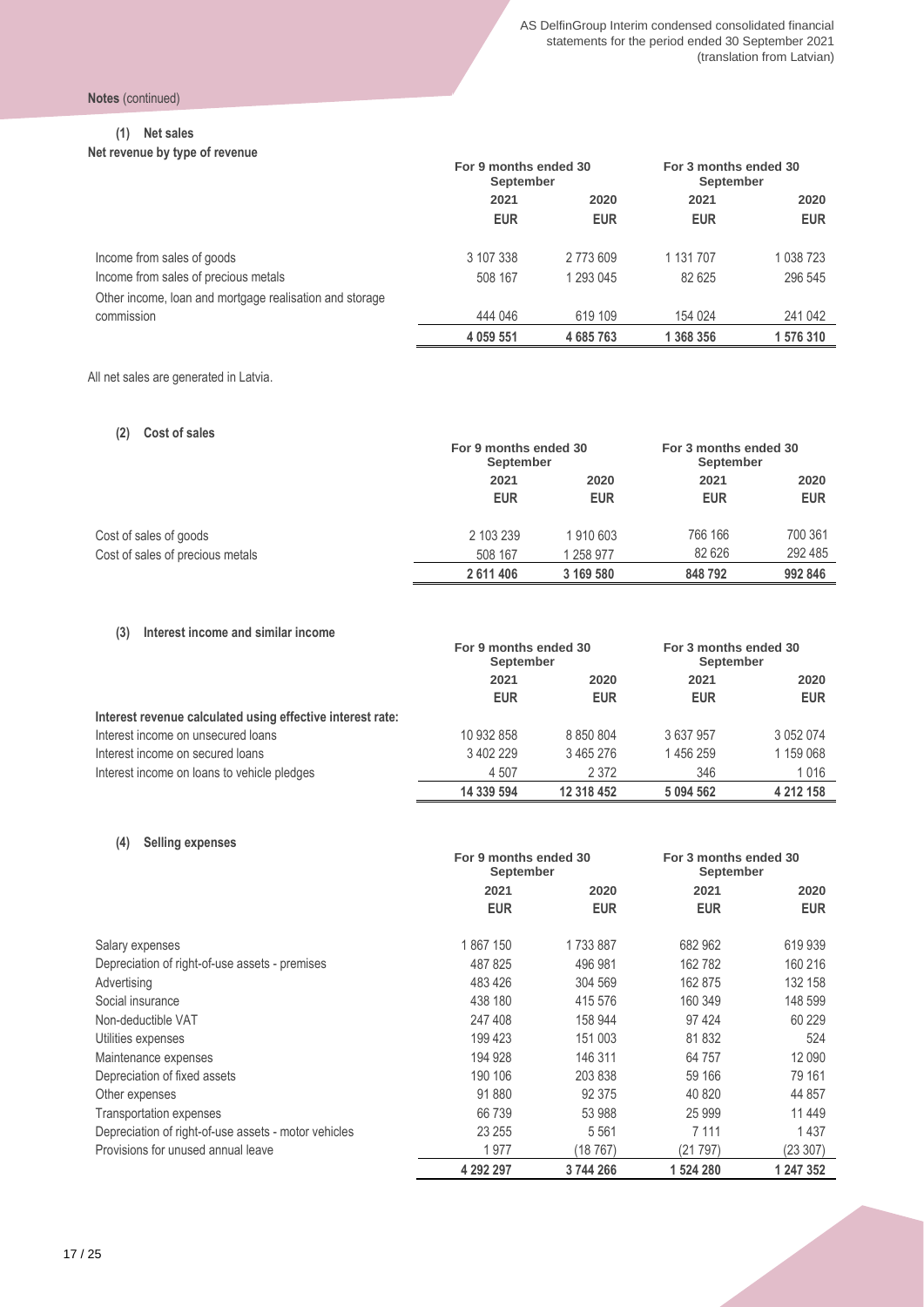#### **(5) Administrative expenses**

|                                                      | For 9 months ended 30<br>September |            | For 3 months ended 30<br>September |            |
|------------------------------------------------------|------------------------------------|------------|------------------------------------|------------|
|                                                      | 2021                               | 2020       | 2021                               | 2020       |
|                                                      | <b>EUR</b>                         | <b>EUR</b> | <b>EUR</b>                         | <b>EUR</b> |
| Salary expenses                                      | 1825477                            | 1511759    | 664 957                            | 518888     |
| Social insurance                                     | 429 300                            | 357 440    | 156 446                            | 118 594    |
| <b>Bank commission</b>                               | 370466                             | 337 364    | 142 137                            | 125 759    |
| Other administrative expenses                        | 116 528                            | 129 144    | 7807                               | 20 517     |
| State fees and duties, licence expenses              | 110 991                            | 41882      | 52 833                             | 25 504     |
| Depreciation of right-of-use assets - premises       | 70 436                             | 41 207     | 23 4 7 9                           | 21 284     |
| Communication expenses                               | 68 888                             | 63 4 42    | 17 993                             | 50 751     |
| Legal advice                                         | 51 543                             | 30 442     | (1557)                             | 5950       |
| Audit expenses*                                      | 19 552                             |            | 3 3 0 2                            |            |
| Provisions for unused annual leave                   | 15 24 6                            | (21971)    | (18675)                            | (24977)    |
| Depreciation of right-of-use assets - motor vehicles | 7 1 4 5                            | 4 6 9 3    | 2 3 8 1                            | 2 3 1 1    |
|                                                      | 3 085 572                          | 2 495 402  | 1051103                            | 864 581    |

\* During the reporting year the Company has not received any other services from the auditors.

#### **(6) Corporate income tax for the reporting year**

|                                                  | For 9 months ended 30<br>September |                    | For 3 months ended 30<br>September |                    |
|--------------------------------------------------|------------------------------------|--------------------|------------------------------------|--------------------|
|                                                  | 2021<br><b>EUR</b>                 | 2020<br><b>EUR</b> | 2021<br><b>EUR</b>                 | 2020<br><b>EUR</b> |
| Corporate income tax charge for the current year | 824 100                            | 495 299            | 201 091                            | 462 387            |
|                                                  | 824 100                            | 495 299            | 201 091                            | 462 387            |

This tax is mainly concerned with the dividends paid out of the previous year's profits.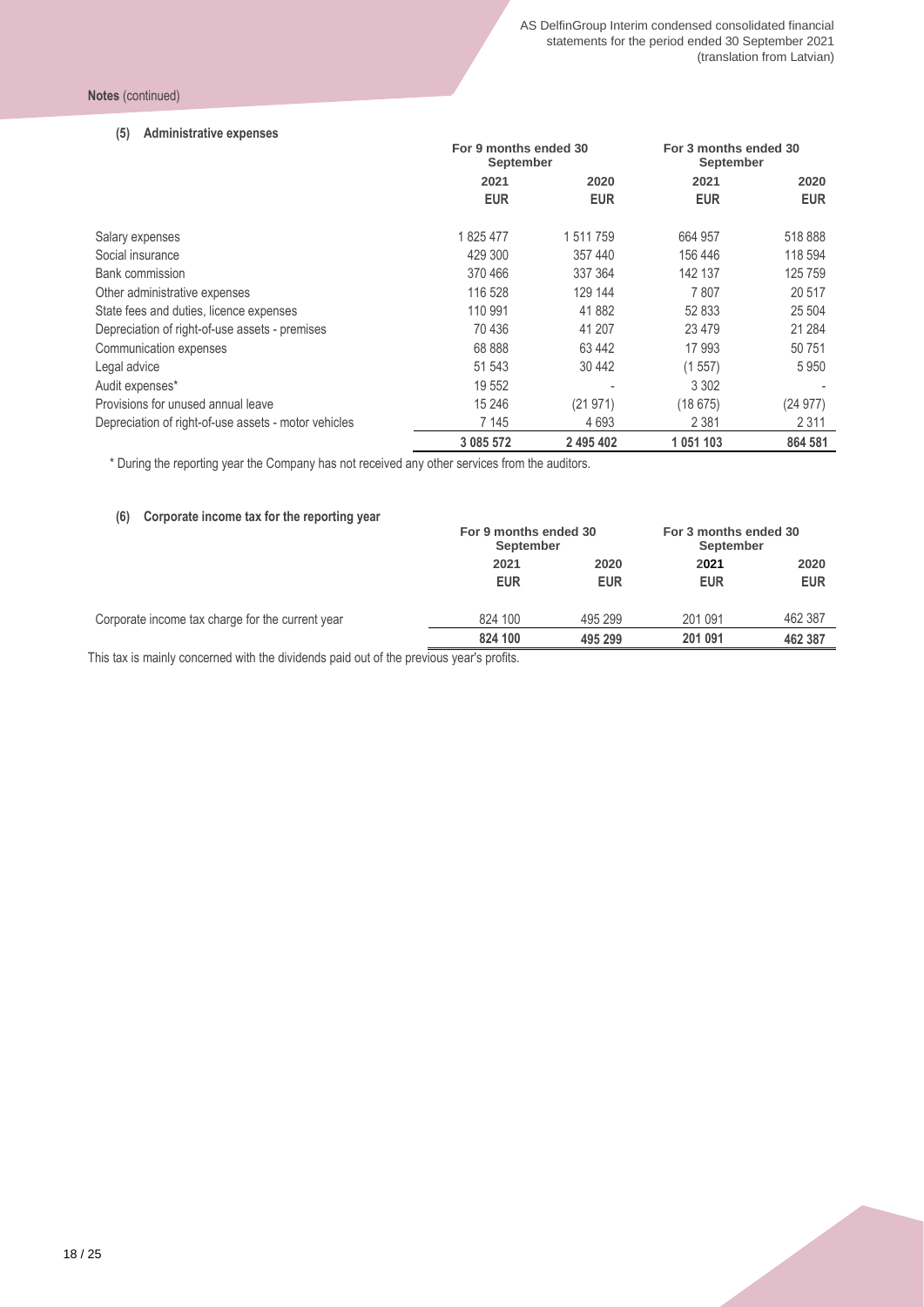#### **(7) Loans to shareholders and management**

| <u>Evano to onaronoraore and management</u>                                                                                                                              | Loans to members<br><b>EUR</b>                                                                               |
|--------------------------------------------------------------------------------------------------------------------------------------------------------------------------|--------------------------------------------------------------------------------------------------------------|
| 31.12.2019<br>Loans issued<br>Loans repaid<br>Interest of loans<br>Interest repaid<br>31.12.2020<br>Loans issued<br>Loans repaid<br>Interest of loans<br>Interest repaid | 1 022 423<br>438 669<br>(1036932)<br>56 450<br>(6126)<br>474 484<br>98 880<br>(375 453)<br>3969<br>(201 880) |
| 30.09.2021<br>Net book value as at 30.09.2021                                                                                                                            |                                                                                                              |
| Net book value as at 31.12.2020                                                                                                                                          | 474 484                                                                                                      |

Interest on borrowing is in the range of 3.01% - 4% per annum. The loan maturity - 31 December 2025 (including the loan principal amount and accrued interest). Loans are denominated in euros. Loans were repaid early.

|                                      | <b>Currency</b> | Year<br>of issue | Interest<br>rate | <b>Maturity</b> | 30 September<br>2021     | 31 December<br>2020 |
|--------------------------------------|-----------------|------------------|------------------|-----------------|--------------------------|---------------------|
|                                      | <b>EUR</b>      | 2019             | $4\%$            | 2023            |                          | 381 796             |
| AE Consulting SIA                    |                 |                  |                  |                 | $\overline{\phantom{a}}$ |                     |
| L24 Finance SIA                      | <b>EUR</b>      | 2016             | 3.01%            | 2025            | $\overline{\phantom{a}}$ | 83 688              |
| EA investments AS                    | <b>EUR</b>      | 2020             | 4%               | 2025            | $\overline{\phantom{a}}$ | 9 0 0 0             |
| Loans to shareholders and management |                 |                  |                  |                 | ۰                        | 474 484             |

#### **(8) Loans and receivables**

#### **a) Loans and receivables by loan type**

|                                                    | Group<br>30 September 2021<br><b>EUR</b> | Group<br>31 December 2020<br><b>EUR</b> |
|----------------------------------------------------|------------------------------------------|-----------------------------------------|
| Debtors for loans issued against pledge            |                                          |                                         |
| Long-term debtors for loans issued against pledge  | 79889                                    | 85 492                                  |
| Short-term debtors for loans issued against pledge | 3 048 301                                | 2 945 052                               |
| Interest accrued for loans issued against pledge   | 151 326                                  | 139 425                                 |
| Debtors for loans issued against pledge, total     | 3 279 516                                | 3 169 969                               |
| Debtors for loans issued without pledge            |                                          |                                         |
| Long-term debtors for loans issued without pledge  | 19 379 312                               | 17 626 266                              |
| Short-term debtors for loans issued without pledge | 18 191 773                               | 16 025 664                              |
| Interest accrued for loans issued without pledge   | 1 251 365                                | 1470419                                 |
| Debtors for loans issued without pledge, total     | 38 822 450                               | 35 122 349                              |
| Loans and receivables before allowance, total      | 42 101 966                               | 38 292 318                              |
| <b>ECL allowance on loans to customers</b>         | (3919412)                                | (3618464)                               |
| Loans and receivables                              | 38 182 554                               | 34 673 854                              |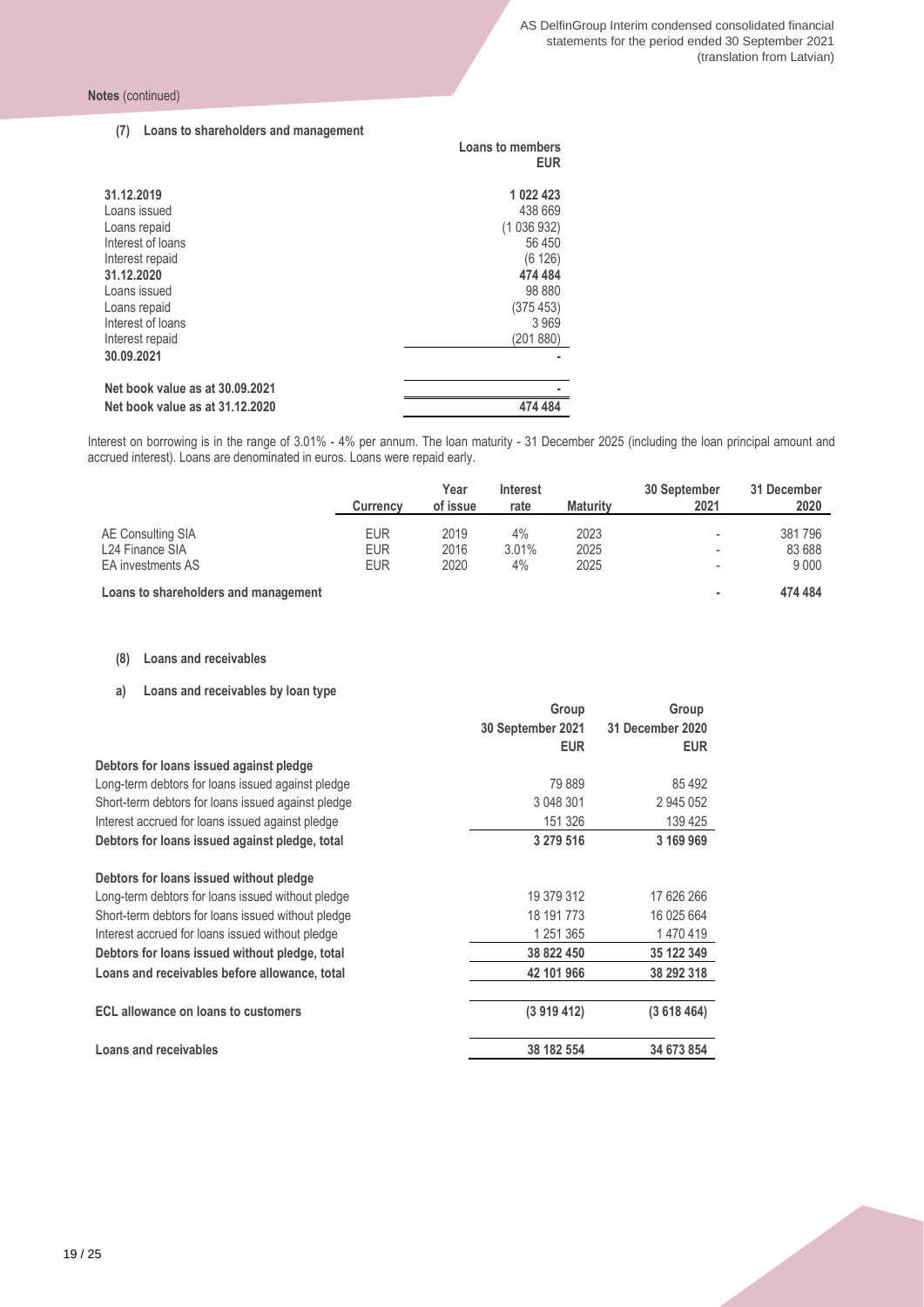### **Loans and receivables** (continued)

**Loans and receivables by loan type** (continued)

All loans are issued in euros. Long-term receivables for the loans issued do not exceed 5 years.

Parent company signed a contract with a third party for the receivable amounts regular cession to assign debtors for loans issued which are outstanding for more than 90 days. Losses from these transactions were recognised in the current period.

The claims in the amount of EUR 3 279 516 (31.12.2020: EUR 3 169 969) are secured by the value of the collateral. Claims against debtors for loans issued against pledge are secured by pledges, whose fair value is higher than the carrying value, therefore provisions for secured overdue loans are not made.

#### **b) Allowance for impairment of loans to customers at amortised cost**

An analysis of changes in the gross carrying value for loans issued and corresponding ECL in relation to corporate lending during the first nine months of the year 2021 is as follows:

| Group                                             | Stage 1      | Stage 2   | Stage 3       | <b>POCI</b>              | <b>Total</b> |
|---------------------------------------------------|--------------|-----------|---------------|--------------------------|--------------|
| Gross carrying value as at 1 January 2021         | 34 973 852   | 1056260   | 2 2 2 6 0 1 2 | 36 195                   | 38 292 319   |
| New assets originated or purchased                | 37 151 616   |           |               | $\overline{\phantom{0}}$ | 37 151 616   |
| Assets settled or partly settled                  | (30 552 701) | (61692)   | (179 430)     | $\overline{\phantom{0}}$ | (30 793 823) |
| Assets written off                                | (1796947)    | (476058)  | (424 392)     | (36 195)                 | (2733592)    |
| Effect of interest accruals                       | 64 434       | 81 615    | 39 397        |                          | 185 446      |
| Transfers to Stage 1                              | 355 244      | (202 180) | (153064)      |                          |              |
| Transfers to Stage 2                              | (1533802)    | 1749089   | (215 287)     |                          |              |
| Transfers to Stage 3                              | (711576)     | (224 983) | 936 559       |                          |              |
| At 30 September 2021                              | 37 950 120   | 1922051   | 2 2 2 9 7 9 5 | ٠                        | 42 101 966   |
|                                                   |              |           |               |                          |              |
| Group                                             | Stage 1      | Stage 2   | Stage 3       | <b>POCI</b>              | Total        |
| ECL as at 1 January 2021                          | 1894525      | 369 159   | 1 354 780     | ۰                        | 3 618 464    |
| New assets originated or purchased                | 1415862      |           |               | $\overline{\phantom{0}}$ | 1415862      |
| Assets settled or partly settled                  | (1780749)    | (20825)   | (138032)      | $\overline{\phantom{0}}$ | (1939606)    |
| Assets written off                                | (107723)     | (75444)   | (306085)      | -                        | (489 252)    |
| Effect of interest accruals                       | 8 8 6 3      | 49 169    | 39 45 6       | ٠                        | 97 488       |
| Transfers to Stage 1                              | 153 556      | (54337)   | (99 219)      |                          |              |
| Transfers to Stage 2                              | (86 418)     | 233 037   | (146619)      |                          |              |
| Transfers to Stage 3                              | (35 480)     | (58 816)  | 94 296        |                          |              |
| Impact on period end ECL due to transfers between |              |           |               |                          |              |
| stages and due to changes in inputs used for ECL  |              |           |               |                          |              |
| calculations                                      | 477 990      | 286 525   | 451 941       |                          | 1 216 456    |
| At 30 September 2021                              | 1940 426     | 728 468   | 1 250 518     | ٠                        | 3 919 412    |

**c) Age analysis of claims against debtors for loans issued:**

|                                               | Group             | Group            |
|-----------------------------------------------|-------------------|------------------|
|                                               | 30 September 2021 | 31 December 2020 |
|                                               | <b>EUR</b>        | <b>EUR</b>       |
| Receivables not yet due                       | 34 436 233        | 32 473 188       |
| Outstanding 1-30 days                         | 3 513 888         | 2 508 354        |
| Outstanding 31-90 days                        | 1922052           | 1056261          |
| Outstanding 91-180 days                       | 541 312           | 989 467          |
| Outstanding for 181-360 days                  | 805 449           | 428 390          |
| Outstanding for more than 360 days            | 883 032           | 836 658          |
| Total claims against debtors for loans issued | 42 101 966        | 38 292 318       |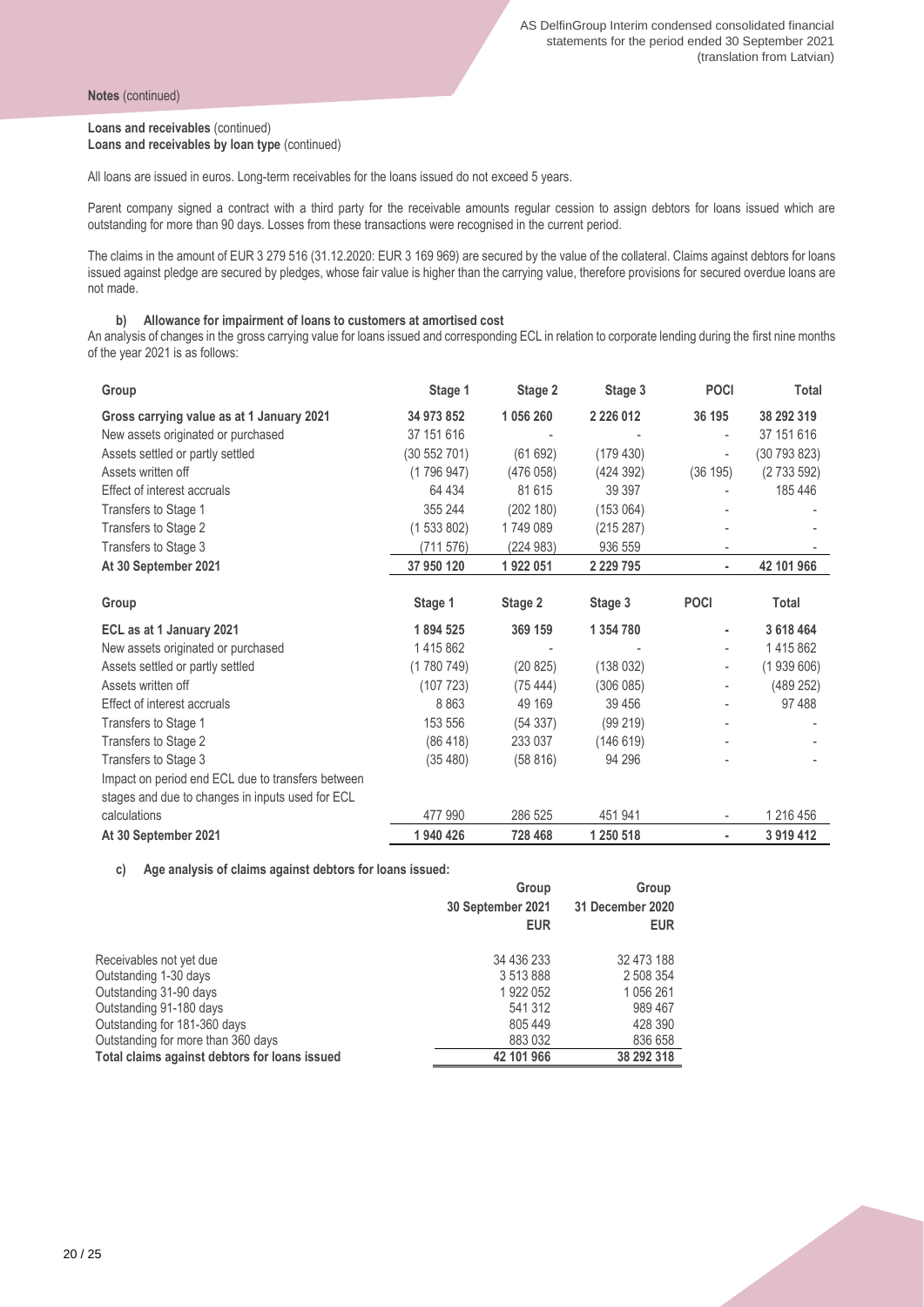#### **Notes** (continued) **Loans and receivables** (continued)

#### **d) Age analysis of provision for bad and doubtful trade debtors:**

|                                                    | Group             | Group            |
|----------------------------------------------------|-------------------|------------------|
|                                                    | 30 September 2021 | 31 December 2020 |
|                                                    | <b>EUR</b>        | <b>EUR</b>       |
| For trade debtors not yet due                      | 1 393 713         | 1769822          |
| Outstanding 1-30 days                              | 492 428           | 123 306          |
| Outstanding 31-90 days                             | 728 468           | 369 159          |
| Outstanding 91-180 days                            | 254 902           | 554 341          |
| Outstanding for 181-360 days                       | 468 730           | 244 996          |
| Outstanding for more than 360 days                 | 581 171           | 556 840          |
| Total provisions for bad and doubful trade debtors | 3 919 412         | 3 618 464        |

Loan loss allowance has been defined based on collectively assessed impairment.

#### **(9) Share capital**

As at 30 September 2021, the Parent Company's share capital is EUR 4 000 000, which consists of 40 000 000 ordinary shares, each of them with a nominal value of EUR 0.10. All shares are fully paid.

#### **(10) Bonds issued**

|                                       | Group<br>30 September 2021<br><b>EUR</b> | Group<br>31 December 2020<br><b>EUR</b> |
|---------------------------------------|------------------------------------------|-----------------------------------------|
| Bonds issued                          | 13 480 000                               | 8 481 000                               |
| Bonds commission                      | (17384)                                  | (39 283)                                |
| Total long-term part of bonds issued  | 13 462 616                               | 8 441 717                               |
| Bonds issued                          | 4 885 000                                | 5 000 000                               |
| Bonds commission                      | (1328)                                   | (1232)                                  |
| Interest accrued                      | 30 270                                   | 23 884                                  |
| Total short-term part of bonds issued | 4 913 942                                | 5 022 652                               |
| Bonds issued, total                   | 18 365 000                               | 13 481 000                              |
| Interest accrued, total               | 30 270                                   | 23 884                                  |
| <b>Bonds commission, total</b>        | (18 712)                                 | (40 515)                                |
| <b>Bonds issued net</b>               | 18 376 558                               | 13 464 369                              |

As of 30 September 2021, the Parent company of the Group has outstanding bonds (ISIN LV0000802213) in the amount of EUR 4 885 000, registered in the Latvia Central Depository on the following terms – number of securities issued: 5 000, nominal value 1 000 euros per each security, coupon rate - 14%, coupon is paid once a month on the 25th date. The principal amount (EUR 1 000 per each bond) is to be repaid on 25 October 2021. The bonds issue in full amount was traded on NASDAQ Baltic First North Alternative market as of 19.03.2018. The bond is secured by a commercial pledge on the property and claims of the Company and all its subsidiaries.

As of 30 September 2021, the Parent company of the Group has outstanding bonds (ISIN LV0000802379) in the amount of EUR 5 000 000, registered in the Latvia Central Depository on the following terms – amount of emissions recorded 5 000, amount of emissions recorded with nominal value 1 000 euro per each bond, coupon rate - 14%, coupon is paid once a month on the 25th date. The principal amount (EUR 1 000 per each bond) is to be repaid by 25 November 2022. The bonds issue was traded on NASDAQ Baltic First North Alternative market as of 11.08.2020. The bonds are secured by a commercial pledge on the property and claims of the Company and all its subsidiaries.

As of 30 September 2021, the Parent company of the Group has outstanding bonds (ISIN LV0000802429) in the amount of EUR 3 480 000, registered with the Latvia Central Depository and issued in a closed offer on 30 September 2020 on the following terms – amount of emissions 3 500, amount of emissions recorded with nominal value 1 000 euro per each bond, coupon rate - 12%, coupon is paid once a month on the 25th date. The principal amount (EUR 1 000 per each bond) is to be repaid by 25 November 2022. The bonds are not secured.

As of 30 September 2021, the Parent company of the Group has outstanding bonds (ISIN LV0000850048) in the amount of EUR 5 000 000, registered with the Latvia Central Depository and issued in a closed offer on 9 July 2021 on the following terms – amount of emissions 5 500, amount of emissions recorded with nominal value 1 000 euro per each bond, coupon rate – 9.75%, coupon is paid once a month on the 25th date. The principal amount (EUR 1 000 per each bond) is to be repaid by 25 August 2023. The bonds are not secured.

As of 30 September 2021, AS DelfinGroup owns its own bonds (ISIN LV0000802213) in the amount of EUR 115 000. The bonds asset is deducted in the financial statements from bonds liabilities.

The Group has registered a commercial pledge by pledging its property and receivables, with a maximum claim amount of EUR 40.5 million as collateral on the pari passu principle among bondholders of notes issues ISIN LV0000802213, and ISIN LV0000802379, as well as for SIA Mintos Finance. As of 30 September 2021, the amount of secured liabilities constitutes EUR 4 885 000 for bonds ISIN LV0000802213, EUR 5 000 000 for bonds ISIN LV0000802379 and EUR 14 859 077 (31.12.2020: 17 286 857) for AS Mintos Finance.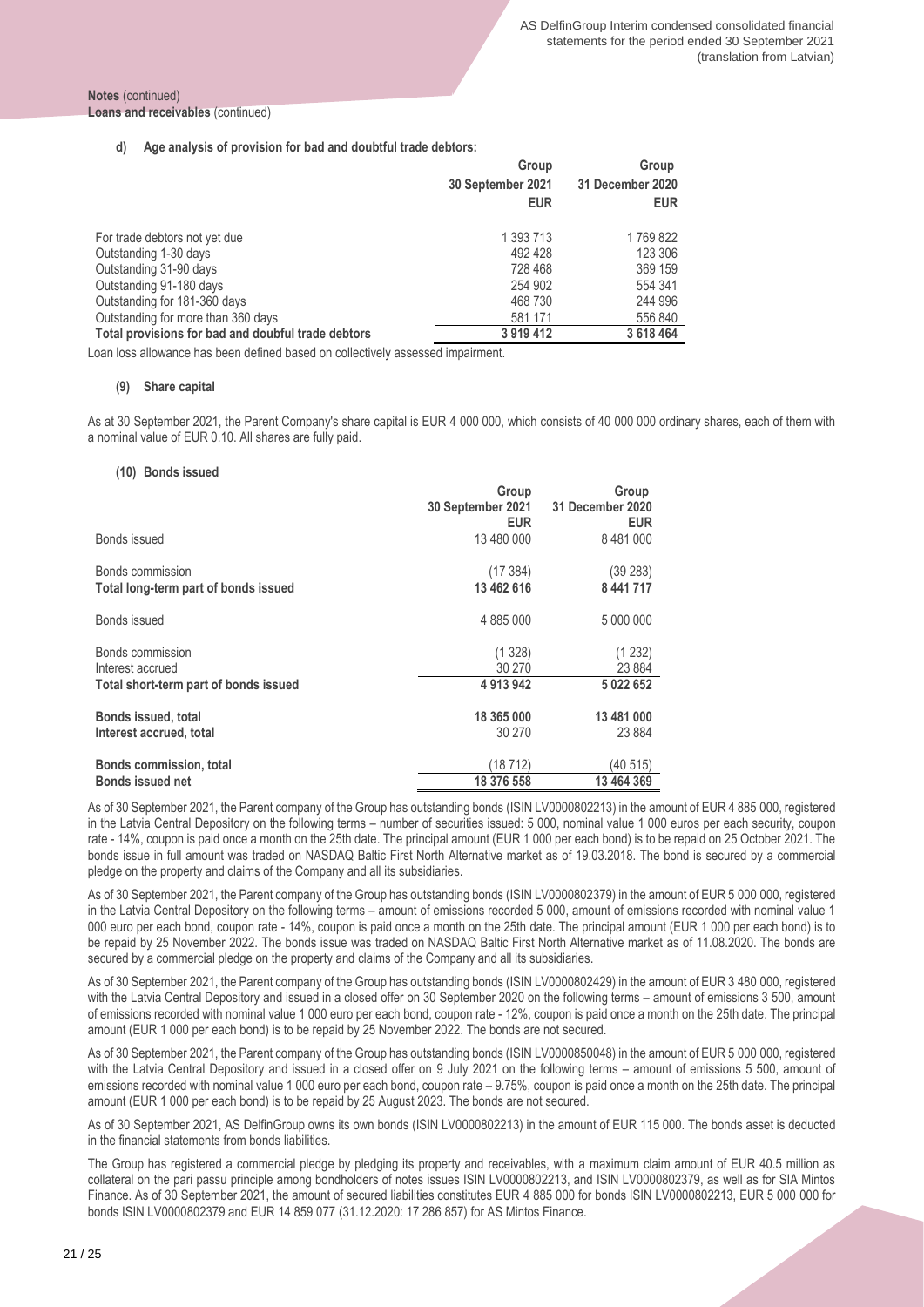#### **(11) Other borrowings**

| <b>EUR</b>                               | <b>EUR</b> |
|------------------------------------------|------------|
| 5 144 325<br>Other long-term loans       | 6816925    |
| Total other long-term loans<br>5 144 325 | 6816925    |
| 9768649<br>Other short-term loans        | 10 869 932 |
| 9768649<br>Total other short-term loans  | 10 869 932 |
| 14 912 974<br><b>Total other loans</b>   | 17 686 857 |

The remaining amount on other borrowings is represented by loans received from a crowdfunding platform SIA Mintos Finance, a company registered in the European Union. The weighted average annual interest rate as of 30 September 2021 is 10.0%. According to the loan agreement with SIA Mintos finance the loan matures according to the particular loan agreement terms concluded by the Company with its customers.

#### **(12) Related party transactions**

The interim condensed consolidated financial statements only show those related parties with whom there have been transactions during the reporting period or during the comparative period. All transactions with related parties are carried out in accordance with general market conditions.

|                                                                            | <b>Transactions for</b><br>9 months 2021<br><b>EUR</b> | <b>Transactions</b><br>in 2020<br><b>EUR</b> |
|----------------------------------------------------------------------------|--------------------------------------------------------|----------------------------------------------|
| Group's transactions with:                                                 |                                                        |                                              |
| Owners of the parent company                                               |                                                        |                                              |
| Interest received                                                          |                                                        |                                              |
| AE Consulting SIA                                                          | 9 0 9 0                                                | 26 804                                       |
| L24 Finance SIA                                                            | 775                                                    | 1575                                         |
| EC finance SIA                                                             |                                                        | 11                                           |
| Services received                                                          |                                                        |                                              |
| AE Consulting SIA                                                          |                                                        | (1698)                                       |
| Services delivered                                                         |                                                        |                                              |
| AE Consulting SIA                                                          | 75                                                     | 2 9 6 5                                      |
| L24 Finance SIA                                                            |                                                        | 360                                          |
| <b>EC</b> finance SIA                                                      |                                                        | 300                                          |
| Goods sold                                                                 |                                                        |                                              |
| AE Consulting SIA<br>Board members                                         | 59                                                     | 1 0 9 0<br>992                               |
| Investment in shares                                                       |                                                        |                                              |
| L24 Finance SIA                                                            |                                                        | (1921)                                       |
|                                                                            |                                                        |                                              |
| Companies and individuals under common control or significant<br>influence |                                                        |                                              |
| Interest paid                                                              |                                                        |                                              |
| Board members<br>Services delivered                                        |                                                        | (1598)                                       |
| <b>EA</b> investments AS                                                   | 153                                                    | 300                                          |
|                                                                            |                                                        |                                              |
| Other related companies                                                    |                                                        |                                              |
| Interest received<br>Banknote commercial properties SIA                    |                                                        | 1661                                         |
| EuroLombard Ltd                                                            |                                                        | 1570                                         |
| Services received                                                          |                                                        |                                              |
| Banknote commercial properties SIA                                         |                                                        | (15 569)                                     |
| Services delivered                                                         |                                                        |                                              |
| Banknote commercial properties SIA                                         |                                                        | 938                                          |
| EL Capital, SIA                                                            | 3 2 1 1                                                | 447                                          |
| EuroLombard Ltd.                                                           | 1545                                                   | 6 1 3 9                                      |
| OBDO Gin, SIA                                                              |                                                        | 8418                                         |
| KALPAKS, SIA                                                               |                                                        | 321                                          |
| Goods received                                                             |                                                        |                                              |
| OBDO Gin, SIA                                                              |                                                        | (43)                                         |
| Fixed assets sold                                                          |                                                        |                                              |
| OBDO Gin, SIA                                                              |                                                        | 160                                          |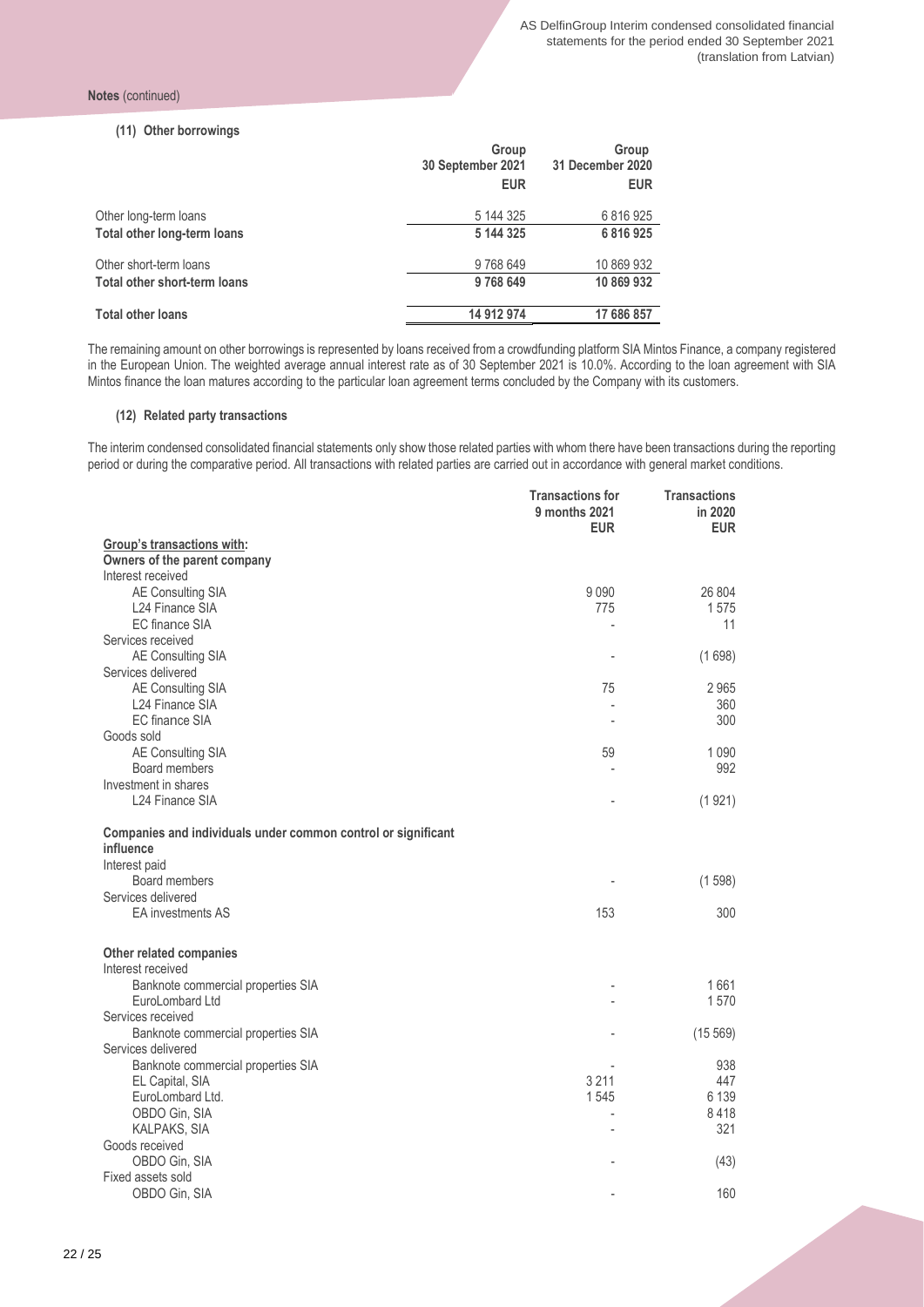#### **Notes** (continued) **Related party transactions** (continued)

#### **Loan debts to shareholders and management**

|                   | Group<br>30 September<br>2021<br><b>EUR</b> | Group<br>31 December<br>2020<br><b>EUR</b> |
|-------------------|---------------------------------------------|--------------------------------------------|
| AE Consulting SIA | ٠                                           | 381796                                     |
| L24 Finance SIA   | ۰                                           | 83 688                                     |
| EA investments AS | ٠                                           | 9 0 0 0                                    |
|                   |                                             | 474 484                                    |

#### **(13) Segment information**

For management purposes, the Company is organised into three operating segments based on products and services as follows:

| Pawn loan segment        | Handling pawn loan issuance, sale of pawn shop items in the branches and online.                                                                                                                                                  |
|--------------------------|-----------------------------------------------------------------------------------------------------------------------------------------------------------------------------------------------------------------------------------|
| Consumer loan segment    | Handling consumer loans to customers, debt collection activities and loan cessions to external debt collection<br>companies.                                                                                                      |
| Other operations segment | Providing loans for real estate development, general administrative services to the companies of the Group,<br>transactions with related parties. Loans for real estate development are no longer issued and are fully recovered. |

Management monitors the operating results of its business units separately for the purpose of making decisions about resource allocation and performance assessment. Segment performance, as explained in the table below, is measured differently from profit or loss in the consolidated financial statements. Income taxes are managed on a group basis and are not allocated to operating segments. For the costs, for which direct allocation to a particular segment is not attributable, the judgement of the management is used to allocate general costs by segments, based on the following cost allocation drivers – loan issuance, segment income, segment employee count, segment employee costs, the amount of segment assets.

The following table presents income and profit and certain asset and liability information regarding the Group's operating segments. Based on the nature of the services, the Group's operations can be divided as follows (statement of profit or loss positions and other information is compared for the same period of the previous year, balance sheet positions are compared to the data as at 31.12.2020):

| <b>EUR</b>                                                                                                                                      | Pawn loans<br>For 9 months ended 30<br>September |            | <b>Consumer loans</b><br>For 9 months ended 30<br>September |            | <b>Other activities</b><br>For 9 months ended 30<br>September |           | <b>Total</b><br>For 9 months ended 30<br>September |            |
|-------------------------------------------------------------------------------------------------------------------------------------------------|--------------------------------------------------|------------|-------------------------------------------------------------|------------|---------------------------------------------------------------|-----------|----------------------------------------------------|------------|
|                                                                                                                                                 | 2021                                             | 2020       | 2021                                                        | 2020       | 2021                                                          | 2020      | 2021                                               | 2020       |
| Assets<br>Liabilities of                                                                                                                        | 8 298 684                                        | 8 300 669  | 38 769 841                                                  | 32 445 009 |                                                               | 5 213 467 | 47 068 525                                         | 45 959 145 |
| the segment                                                                                                                                     | 7 911 852                                        | 7 946 424  | 30 460 187                                                  | 24 606 904 |                                                               | 4 154 355 | 38 372 039                                         | 36 707 683 |
| Income<br>Net                                                                                                                                   | 7 466 287                                        | 8 153 411  | 10 863 424                                                  | 8 630 639  | 69 4 34                                                       | 220 165   | 18 399 145                                         | 17 004 215 |
| performance of<br>the segment<br>Financial                                                                                                      | 1 347 435                                        | 1773086    | 4738523                                                     | 4 366 169  | 140 115                                                       | 32 994    | 6 226 073                                          | 6 172 249  |
| (expenses)<br>Profit/(loss)                                                                                                                     | (458355)                                         | (430 557)  | (2274901)                                                   | (1800826)  | (12667)                                                       | (286 341) | (2745923)                                          | (2517724)  |
| before taxes<br>Corporate                                                                                                                       | 889 081                                          | 1 342 529  | 2 463 621                                                   | 2 565 343  | 127 448                                                       | (253 347) | 3 480 150                                          | 3 654 525  |
| income tax                                                                                                                                      | (210534)                                         | (181953)   | (583 386)                                                   | (347682)   | (30 180)                                                      | 34 336    | (824 100)                                          | (495 299)  |
| Other<br>information<br><b>Fixed assets</b><br>and intangible<br>assets (NBV)<br>Depreciation<br>and<br>amortisation<br>during the<br>reporting | 2651147                                          | 2787597    | 1 150 876                                                   | 883 880    |                                                               | 359 090   | 3 802 023                                          | 4 030 567  |
| period                                                                                                                                          | (543033)                                         | (520 287)  | (235 734)                                                   | (164971)   |                                                               | (67022)   | (778767)                                           | (752 280)  |
| Loans issued                                                                                                                                    | 11 501 509                                       | 13 984 017 | 25 650 107                                                  | 20 640 830 |                                                               | 26 000    | 37 151 616                                         | 34 650 847 |
| Loans received                                                                                                                                  | 11 497 859                                       | 13 778 327 | 14 559 258                                                  | 14 195 524 | 4 806 601                                                     | 1 540 235 | 30 863 718                                         | 29 514 086 |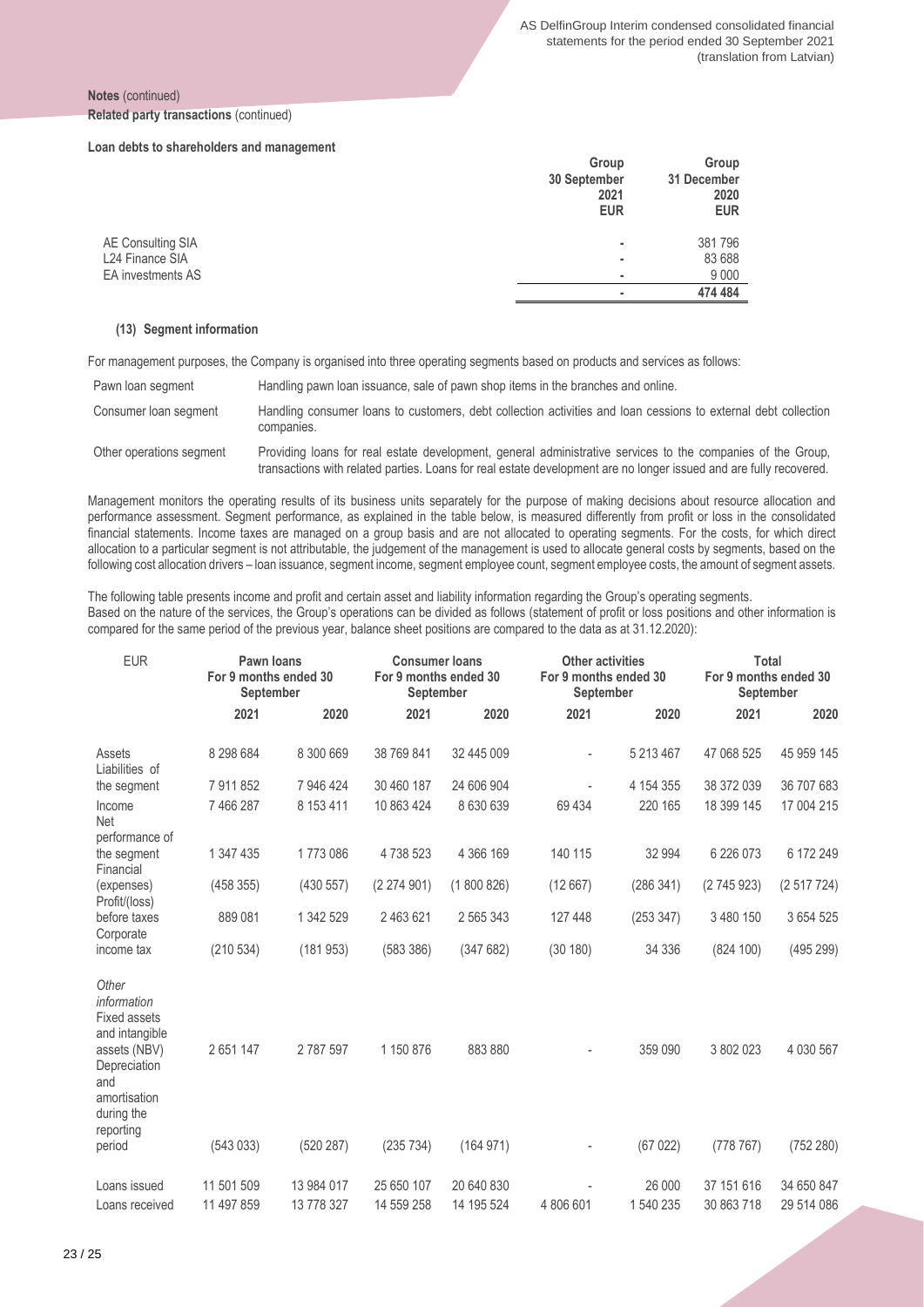#### **(14) Guarantees issued, pledges**

The Group has registered a commercial pledge by pledging its property and receivables, with the maximum claim amount of EUR 40.5 million as collateral on the pari passu principle among bondholders of notes issues ISIN LV0000802213, and ISIN LV0000802379, as well as for SIA Mintos Finance. As of 30 September 2021, the amount of secured liabilities constitutes EUR 4 870 000 for bonds ISIN LV0000802213, EUR 5 000 000 for bonds ISIN LV0000802379 and EUR 14 859 077 (31.12.2020: 17 286 857) for AS Mintos Finance.

#### **(15) Fair value measurements**

#### **a) Fair value hierarchy**

The Group uses the following hierarchy for determining and disclosing the fair value of financial instruments by valuation technique:

- ► Level 1: quoted (unadjusted) prices in active markets for identical assets or liabilities;
- ► Level 2: other techniques for which all inputs which have a significant effect on the recorded fair value are observable, either directly or indirectly; and
- ► Level 3: techniques which use inputs which have a significant effect on the recorded fair value that are not based on observable market data.

For the purpose of fair value disclosure, the Group has determined classes of assets and liabilities on the basis of the nature, characteristics and risks of the asset or liability and the level of the fair value hierarchy as explained above.

| At 30 September 2021                            |           |            |               |               |
|-------------------------------------------------|-----------|------------|---------------|---------------|
|                                                 | Level 1   | Level 2    | Level 3       | Total         |
| Assets for which fair values are disclosed      |           |            |               |               |
| Cash and cash equivalents                       | 2 540 546 |            |               | 2 540 546     |
| Loans and receivables                           |           | ٠          | 38 182 554    | 38 182 554    |
| Other financial assets                          |           |            | 746 098       | 746 098       |
| Liabilities for which fair values are disclosed |           |            |               |               |
| Bonds issued                                    |           | 18 376 558 |               | 18 376 558    |
| Other borrowings                                |           |            | 14 912 974    | 14 912 974    |
| Lease liabilities                               | ۰         | ٠          | 3 3 3 2 2 5 8 | 3 3 3 2 2 5 8 |
| Trade payables                                  |           |            | 778 658       | 778 658       |

#### **b) Fair value of financial assets and liabilities not carried at fair value**

Set out below is a comparison by class of the carrying amounts and fair values of the Group's financial instruments that are not carried at fair value in the Consolidated statement of financial position. The table does not include the fair values of non-financial assets and non-financial liabilities.

|                                                    |                       |                   | <b>Unrecognised</b>      |                       |                   | Unrecognised |
|----------------------------------------------------|-----------------------|-------------------|--------------------------|-----------------------|-------------------|--------------|
|                                                    | <b>Carrying value</b> | <b>Fair value</b> | gain/(loss)              | <b>Carrying value</b> | <b>Fair value</b> | gain/(loss)  |
|                                                    | 30.09.2021            | 30.09.2021        | 30.09.2021               | 2020                  | 2020              | 2020         |
|                                                    |                       |                   |                          |                       |                   |              |
| <b>Financial assets</b>                            |                       |                   |                          |                       |                   |              |
| Cash and cash equivalents                          | 2 540 546             | 2 540 546         |                          | 4 591 954             | 4 591 954         |              |
| Loans and receivables<br>Loans to shareholders and | 38 182 554            | 39 929 592        | 1747038                  | 34 673 854            | 34 261 871        | (411983)     |
| management                                         |                       |                   |                          | 474 484               | 484 650           | 10 166       |
| Other financial assets                             | 746 098               | 746 098           | $\overline{\phantom{0}}$ | 654 279               | 654 279           |              |
| <b>Financial liabilities</b>                       |                       |                   |                          |                       |                   |              |
| Bonds issued                                       | 18 376 558            | 18 419 402        | (42844)                  | 13 464 369            | 13 463 004        | 1 3 6 5      |
| Other borrowings                                   | 14 912 974            | 17 891 266        | (2 978 282)              | 17 686 857            | 18 414 469        | (727612)     |
| Lease liabilities                                  | 3 3 3 2 2 5 8         | 3 524 539         | (192 281)                | 3 4 3 5 8 5 1         | 3 504 097         | (68246)      |
| Trade payables                                     | 778 658               | 778 658           |                          | 702 933               | 702 933           |              |
| <b>Total unrecognised</b>                          |                       |                   |                          |                       |                   |              |
| change in fair value                               |                       |                   | (1466379)                |                       |                   | (1196310)    |